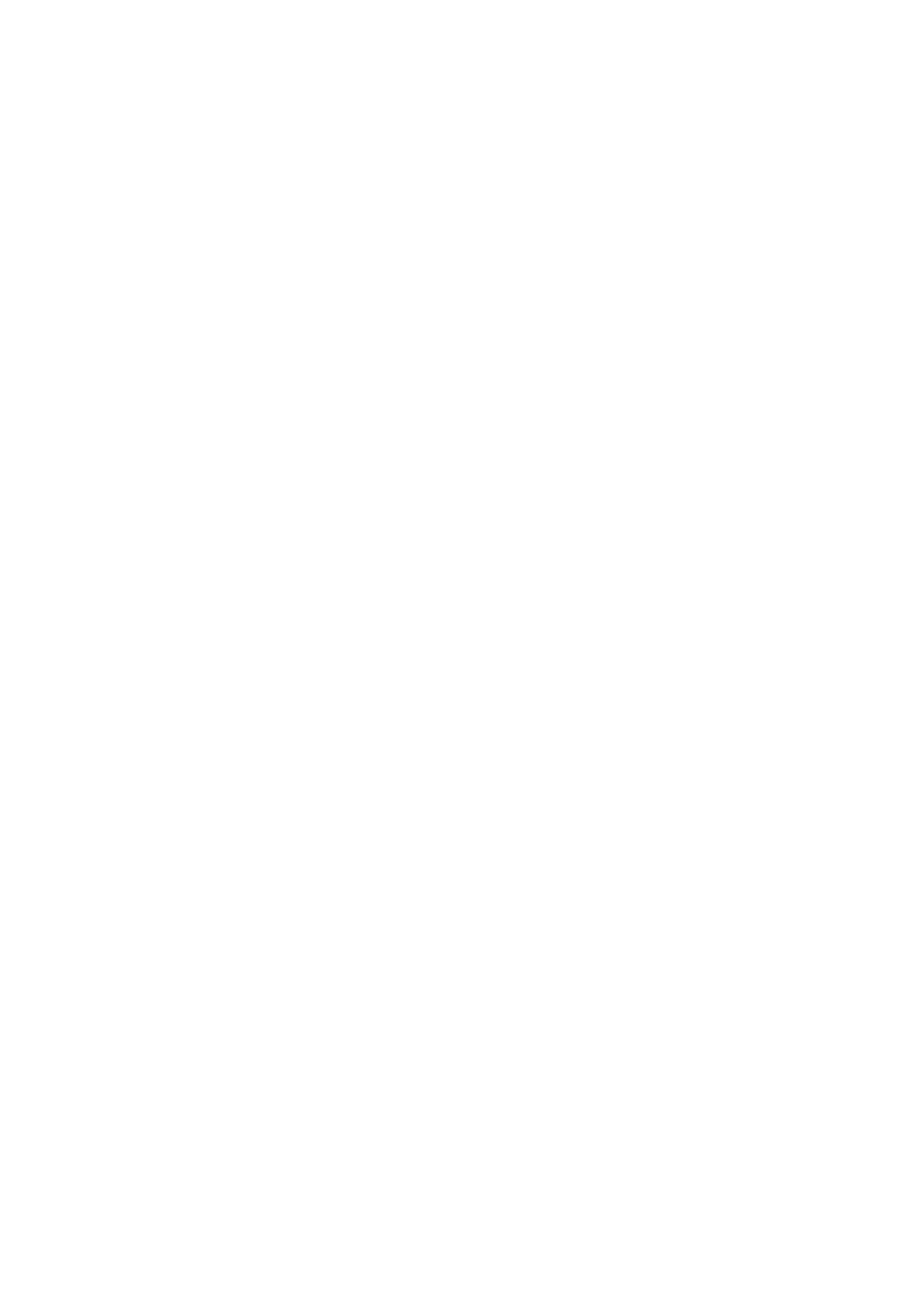# Pakistan after Trump:

# *Great Power Responsibility in a Multi-Polar World*

By Saloni Kapur

Cambridge Scholars Publishing

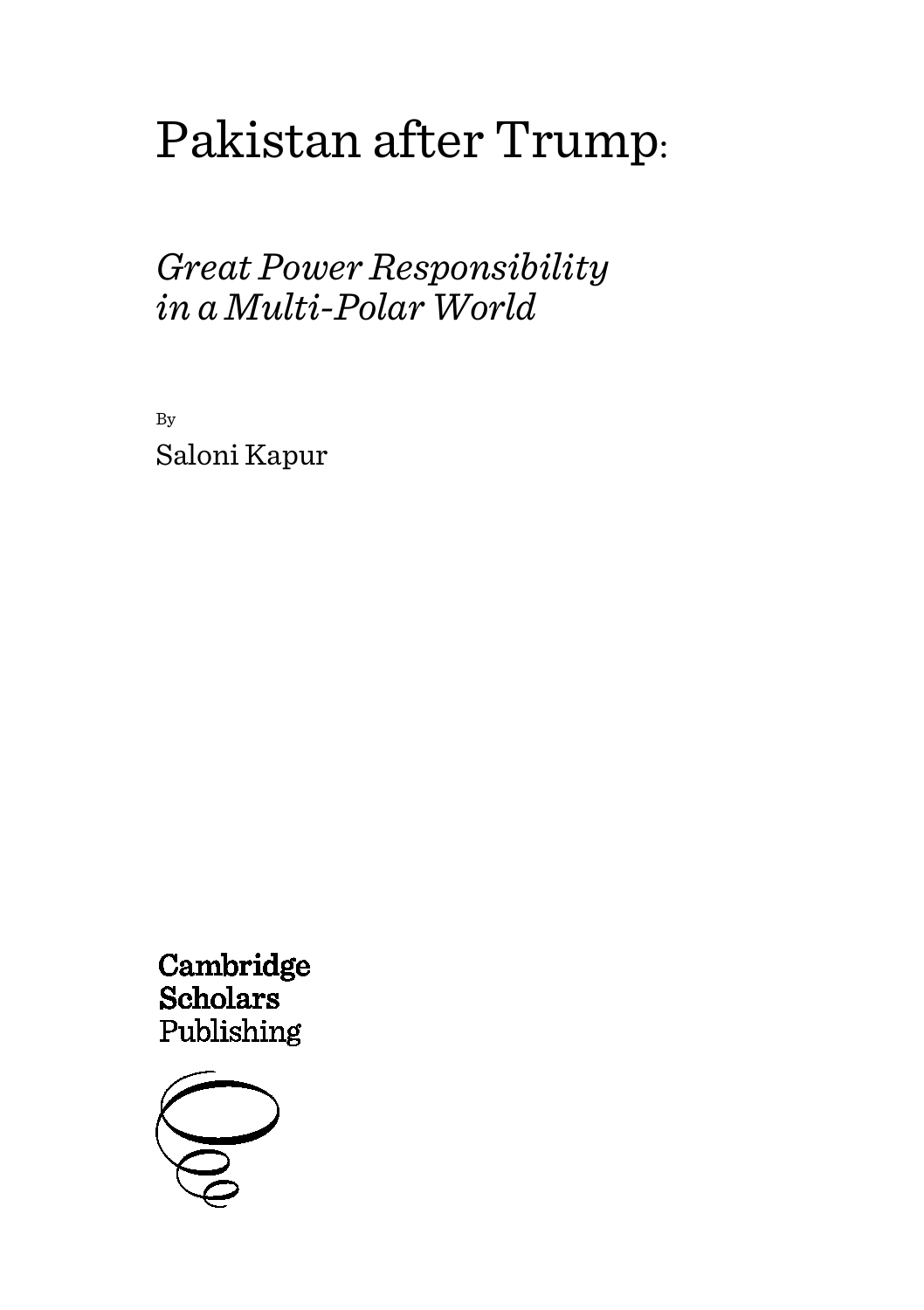Pakistan after Trump: Great Power Responsibility in a Multi-Polar World

By Saloni Kapur

This book first published 2021

Cambridge Scholars Publishing

Lady Stephenson Library, Newcastle upon Tyne, NE6 2PA, UK

British Library Cataloguing in Publication Data A catalogue record for this book is available from the British Library

Copyright © 2021 by Saloni Kapur

All rights for this book reserved. No part of this book may be reproduced, stored in a retrieval system, or transmitted, in any form or by any means, electronic, mechanical, photocopying, recording or otherwise, without the prior permission of the copyright owner.

ISBN (10): 1-5275-6517-3 ISBN (13): 978-1-5275-6517-3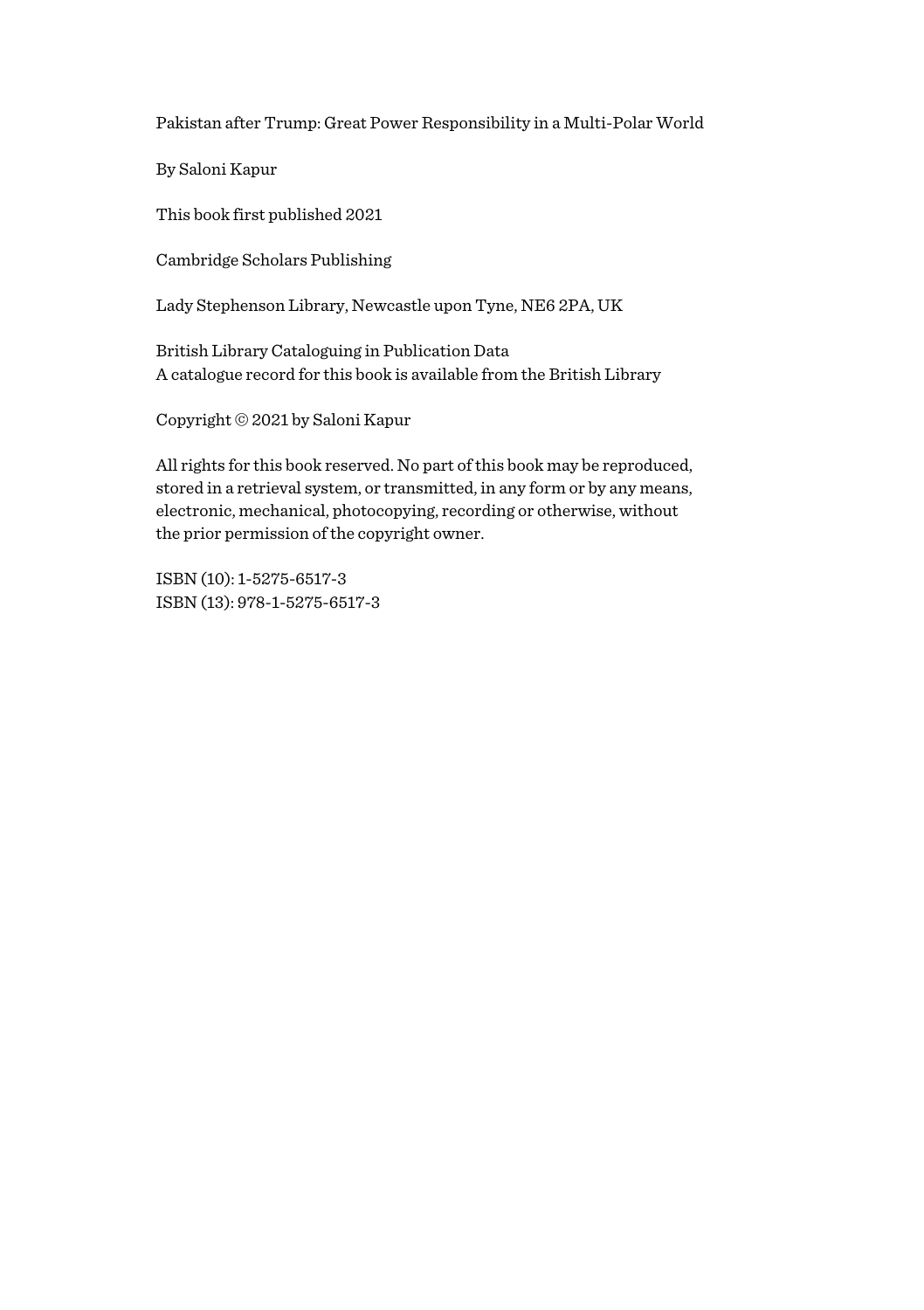To my grandparents, Suraj Prakash Kapur (1925-1990) and Rita Shahani (1934-2013), who lost everything in 1947, and to my father, Anil Kapur, who has been my rock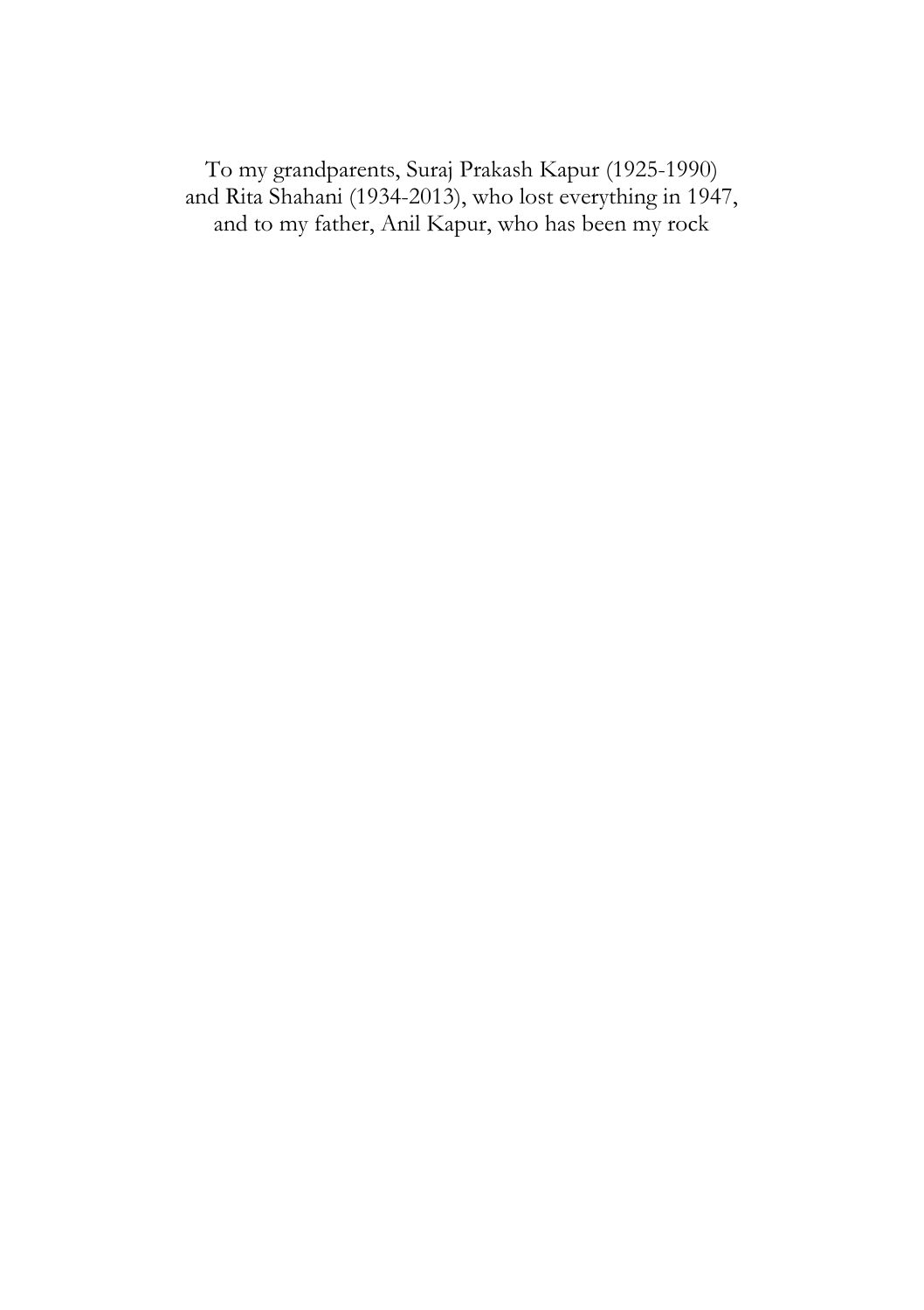# AUTHOR'S DISCLAIMER

I have used the term "Azad Jammu and Kashmir" or its abbreviation, "AJK," in parts of this book. As an Indian scholar, I acknowledge that this term is politically problematic for the Indian government, which considers this to be "Pakistan-occupied Kashmir." As a scholar, I have strived to maintain neutrality by using the terms "Indian-administered Jammu and Kashmir (IJK)" and "Pakistani-administered Jammu and Kashmir (PJK)" when referring to the parts of the original princely state of Jammu and Kashmir (J&K) controlled by India and Pakistan, respectively. However, for analytical clarity, it has been necessary to use the term "AJK" in some places to differentiate this area from Gilgit-Baltistan, which is also part of the original state of J&K and hence part of PJK. Within Pakistan, AJK and Gilgit-Baltistan are administratively separate. In addition, AJK is the western part of Jammu and is not a part of the Kashmir valley. Therefore, it would be incorrect to refer to it as "Kashmir." Finally, since India lays claim to the whole princely state of J&K, including Gilgit-Baltistan, it is important not to ignore Gilgit-Baltistan by equating AJK with PJK, but rather to be clear about the two separate but integral components of PJK.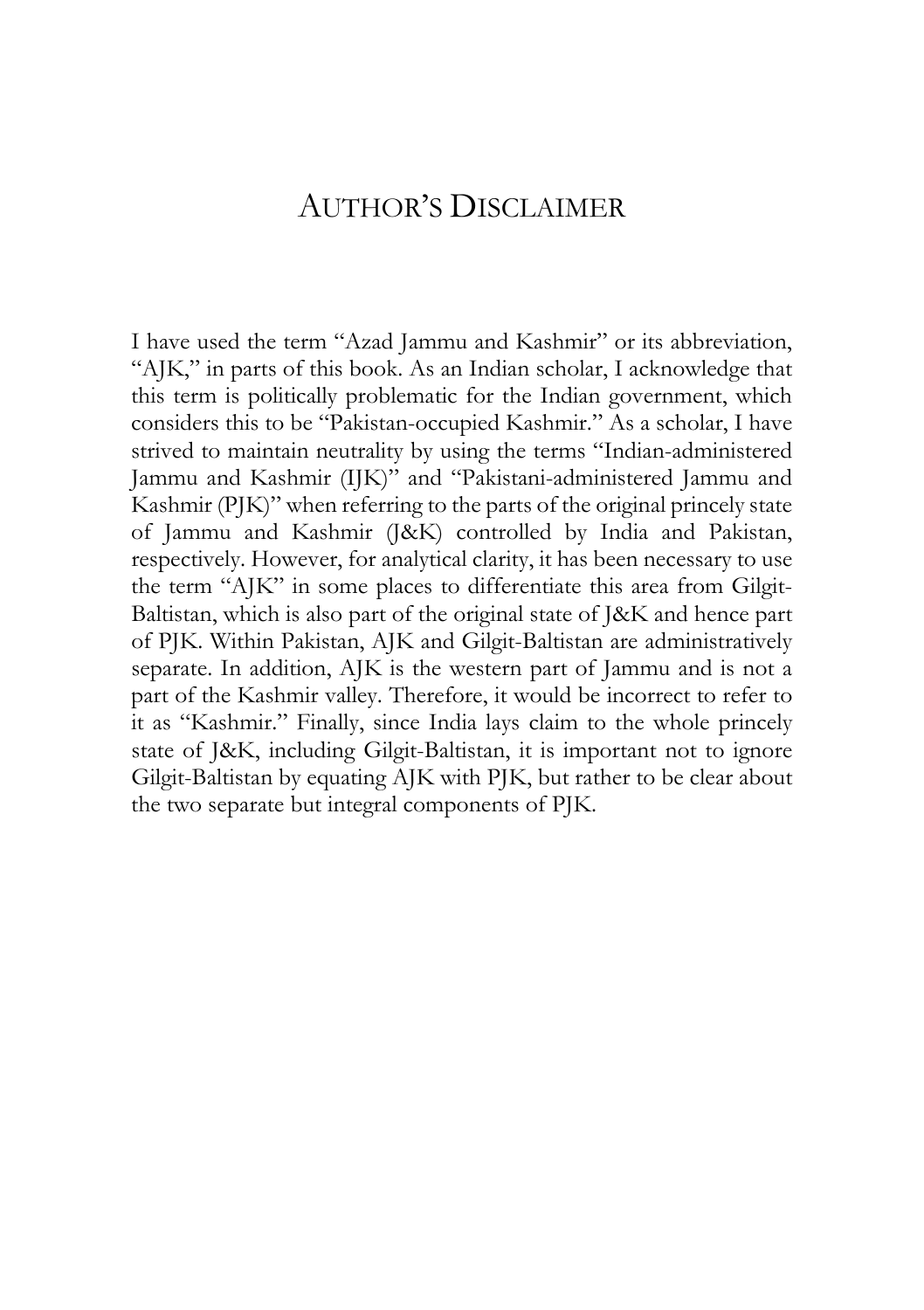# **CONTENTS**

| On Normativity                                                                                                    |
|-------------------------------------------------------------------------------------------------------------------|
| Studying Terrorism through the English School                                                                     |
| Hungami Halat: A Historical Sociology of Pakistan                                                                 |
| "Breakfast in Amritsar, Lunch in Lahore and Dinner in Kabul:"<br>The Prospects for Regional Society in South Asia |
| 1979 and Great-Power Responsibility                                                                               |
| Counterterrorism in Pakistan in the Age of Donald Trump                                                           |
|                                                                                                                   |
|                                                                                                                   |
|                                                                                                                   |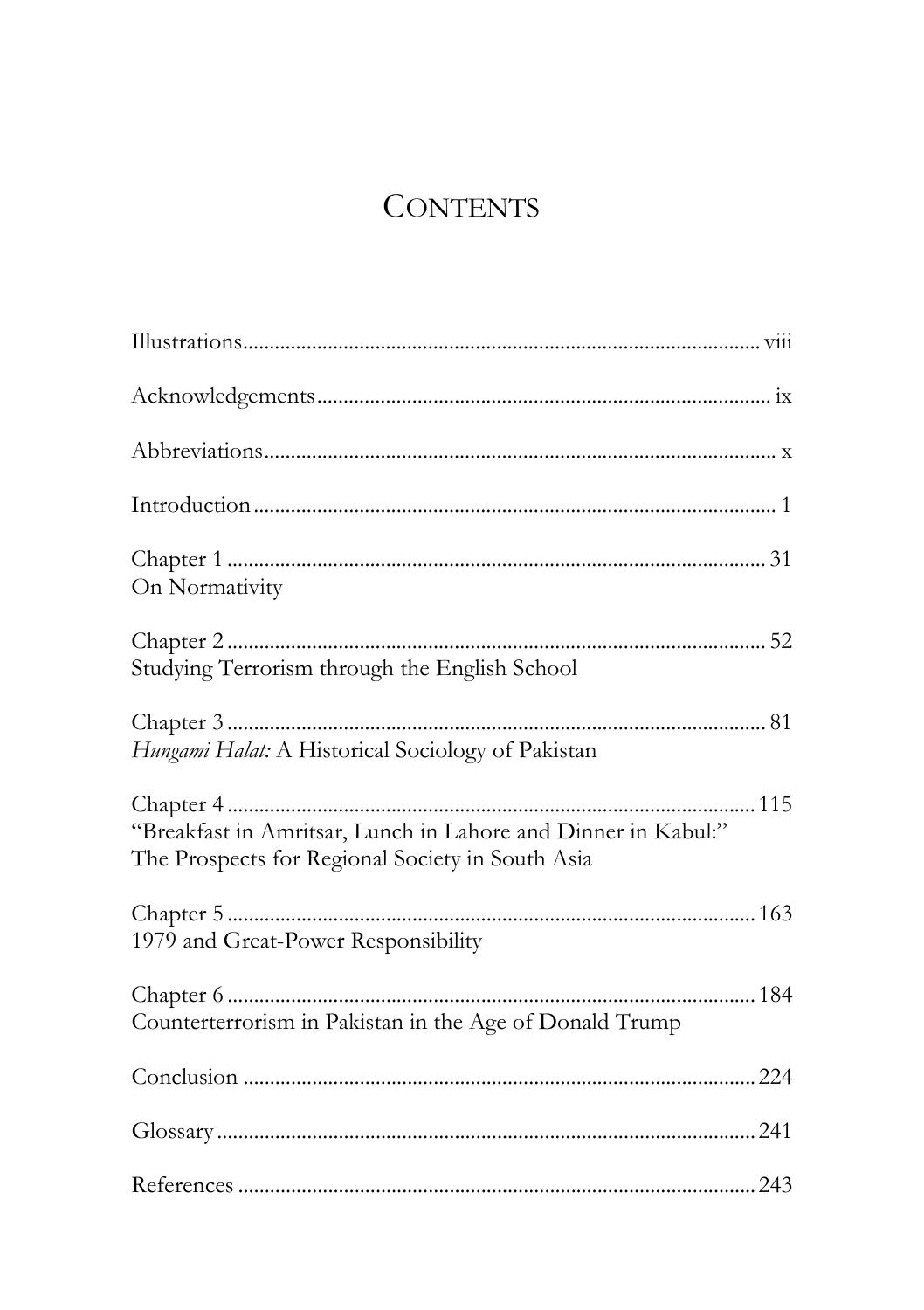# ILLUSTRATIONS

# **Figures**

| 6. Address of the house my family occupied after migrating from |  |
|-----------------------------------------------------------------|--|
|                                                                 |  |
|                                                                 |  |

# **Tables**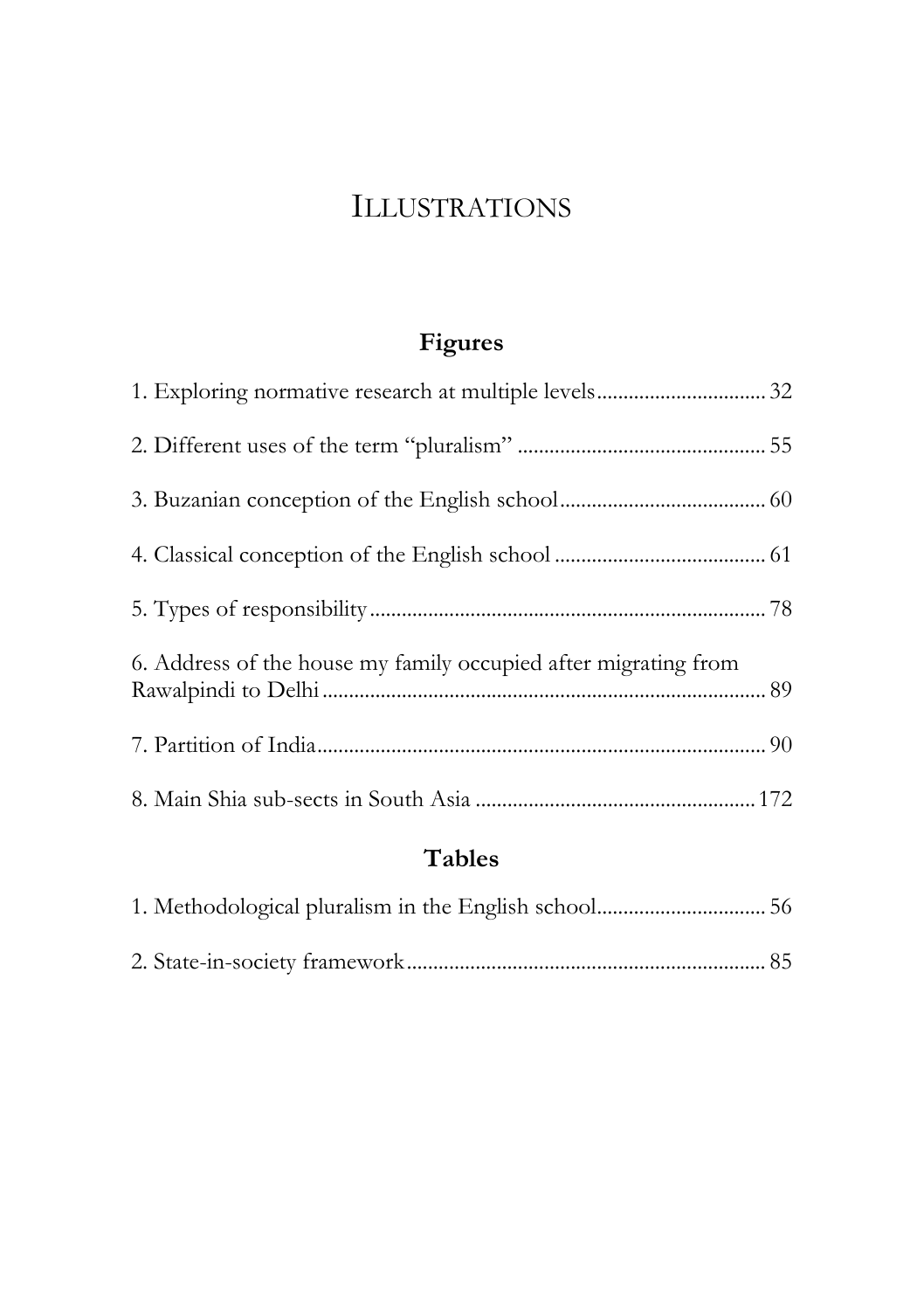## ACKNOWLEDGEMENTS

There are several people whose assistance and advice have been invaluable in writing this book. I am truly grateful to Professor Simon Mabon at Lancaster University, without whose guidance and support it would have been impossible to write this book. In addition, I am thankful to Professor Hamed El-Said at Manchester Metropolitan University, who first suggested that I look at a South Asian case of deradicalisation, and to Dr Amalendu Misra at Lancaster University, whose philosophical inputs helped me to frame my approach to this subject.

I am indebted to Professor Muhammad Shoaib Pervez at the University of Management and Technology; Dr Julie Hearn, Dr Mairi Levitt, Dr Neil Manson, and Dr Christopher Macleod at Lancaster University; and Mr Attaullah Waziri from Hamid Karzai's office for going through parts of this book and giving me their valuable feedback. Furthermore, I am grateful to Dr Alix Philippon at Habib University and Dr Thomas Mills at Lancaster University for their detailed comments.

Thank you to Vice-Chancellor Ishtiaq Ahmad at the University of Sargodha, Ms Naveen Khan at Quaid-i-Azam University, Dr Urvashi Sahni at the Brookings Institution, and Ms Kanchan Kapur for their help with organising and conducting the interviews. I am also deeply thankful to Mr Nauman Malik at the State Bank of Pakistan for sharing his insights into the politics and security of Pakistan and the region with me.

Finally, heartfelt thanks to my family and friends for their support through the eight years it has taken to complete this work. Special thanks to the late Madhavi Kapur, Anil Kapur, Shaykh Hamid Hasan, Shanti Sawhney, Nirmal Chadha, Kanchan Kapur, Urvashi Sahni, Attaullah Waziri, Karishma Shahani Khan, Nadia Shabir, Malavika Nair, Hasan Iqbal and Umar Karim.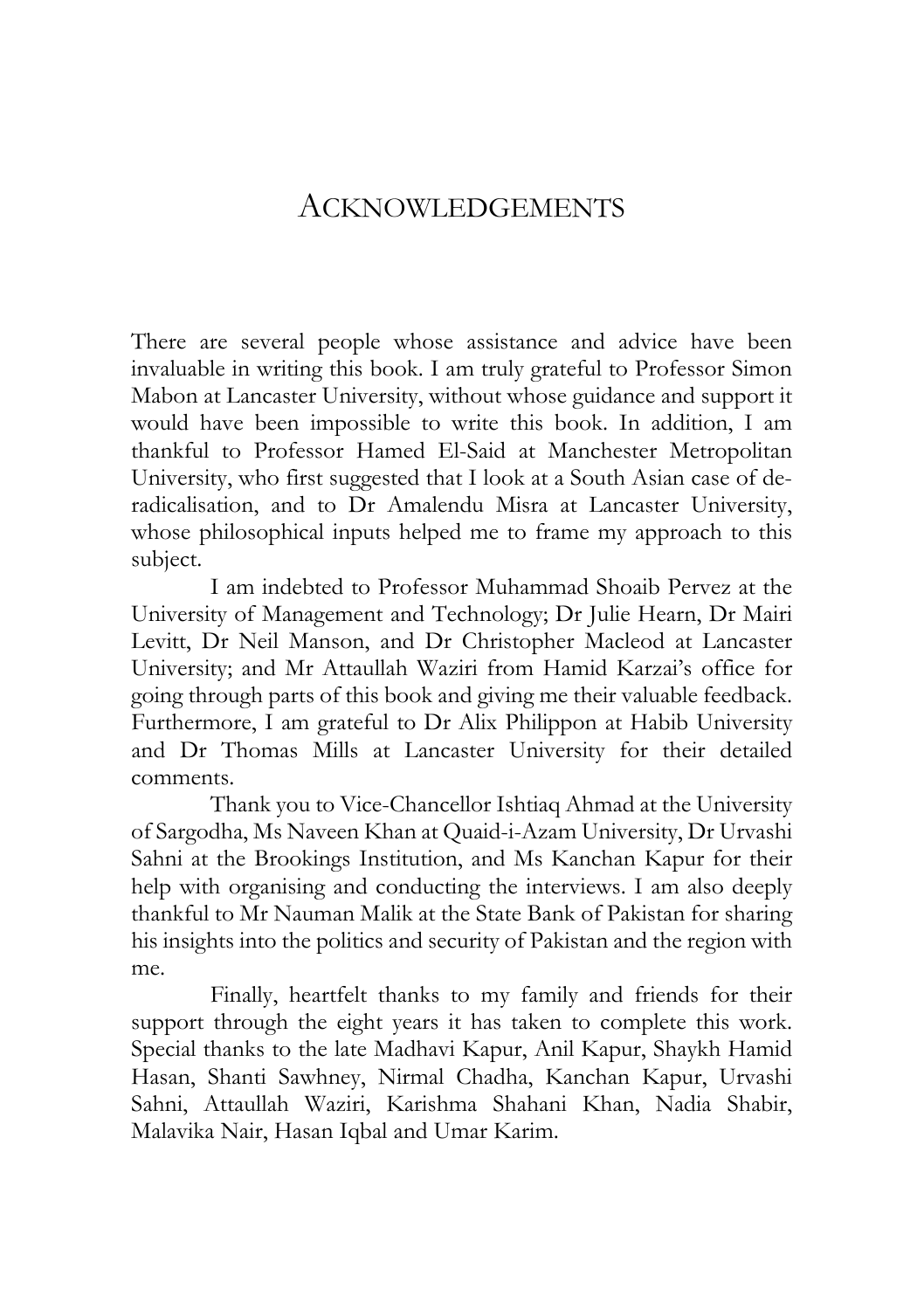# ABBREVIATIONS

| АJК         | Azad Jammu and Kashmir                         |
|-------------|------------------------------------------------|
| ANP         | Awami National Party                           |
| BJP         | Bharatiya Janata Party                         |
| <b>CBD</b>  | Comprehensive Bilateral Dialogue               |
| CIA         | Central Intelligence Agency                    |
| <b>CPEC</b> | China-Pakistan Economic Corridor               |
| Daesh       | Al-Dawla al-Islamiya fi al-Iraq wa al-Sham     |
| ES          | English school                                 |
| FATA        | Federally Administered Tribal Areas            |
| <b>FCR</b>  | Frontier Crimes Regulation                     |
| GID         | General Intelligence Directorate               |
| HoA         | Heart of Asia-Istanbul Process                 |
| HuJI        | Harkat-ul-Jihad-i-Islami                       |
| IJК         | Indian-administered Jammu and Kashmir          |
| <b>IMU</b>  | Islamic Movement of Uzbekistan                 |
| IR          | International relations                        |
| <b>ISAF</b> | <b>International Security Assistance Force</b> |
| <b>ISI</b>  | Inter-Services Intelligence                    |
| <b>ISPR</b> | <b>Inter Services Public Relations</b>         |
| <b>ISS</b>  | International security studies                 |
| J&K         | Jammu and Kashmir                              |
| JeM         | Jaish-e-Muhammad                               |
| $\rm{II}$   | Jamaat-e-Islami                                |
| JuA         | Jamaat-ul-Ahrar                                |
| JuD         | Jamaat-ud-Dawa                                 |
| LeJ         | Lashkar-e-Jhangvi                              |
| LeT         | Lashkar-e-Taiba                                |
| LoC         | Line of Control                                |
| MQM         | Muttahida Qaumi Movement                       |
| MТТ         | Muqami Tehreek-e-Taliban                       |
| NAP         | National Action Plan                           |
| NATO        | North Atlantic Treaty Organization             |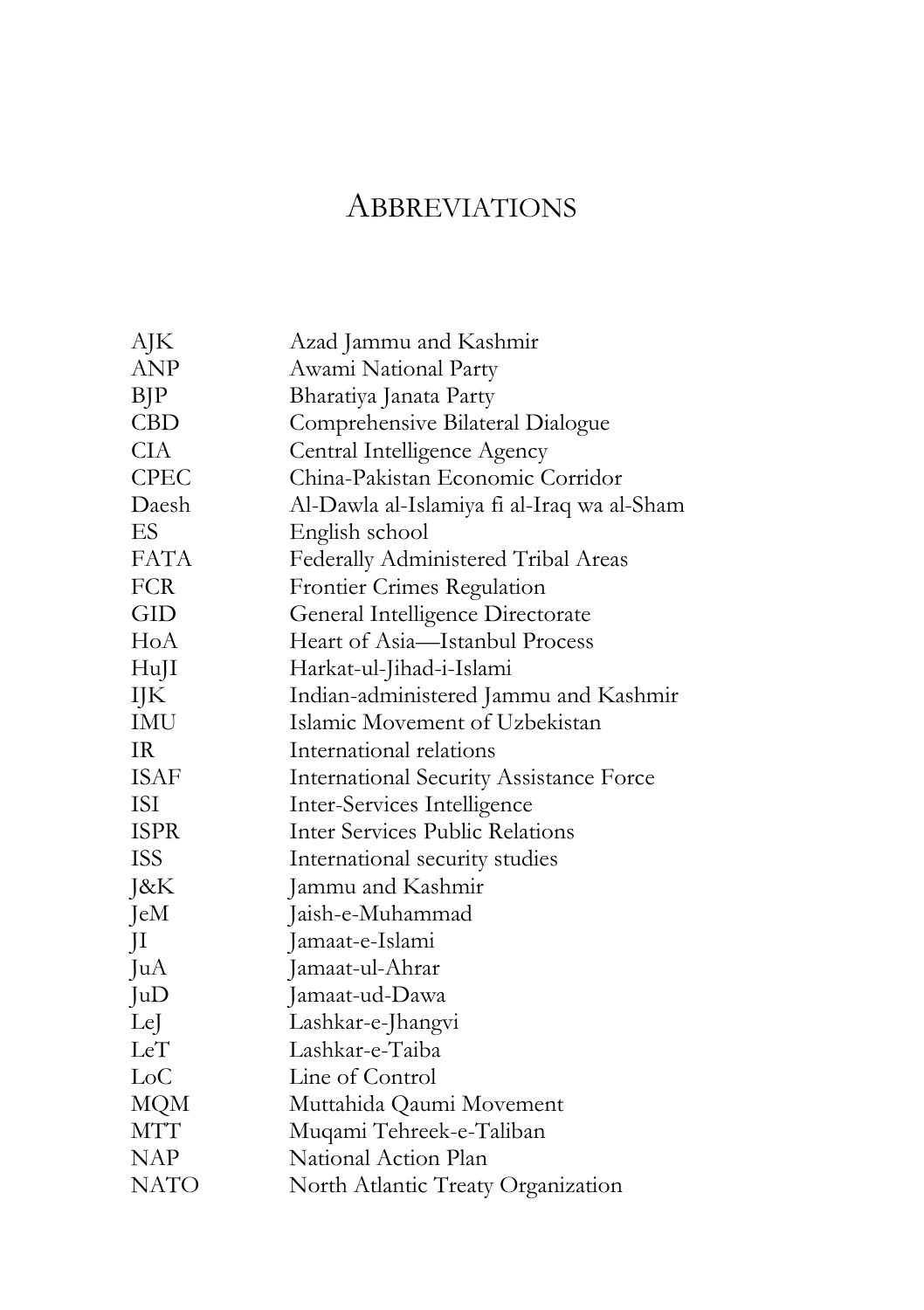|              | Pakistan after Trump: Great Power Responsibility<br>$\overline{X1}$<br>in a Multi-Polar World |  |
|--------------|-----------------------------------------------------------------------------------------------|--|
| NDS.         | National Directorate of Security                                                              |  |
| NGO          | Non-governmental organisation                                                                 |  |
| <b>PAT</b>   | Pakistan Awami Tehreek                                                                        |  |
| PJK          | Pakistani-administered Jammu and Kashmir                                                      |  |
| PML-N        | Pakistan Muslim League Nawaz                                                                  |  |
| <b>PPP</b>   | Pakistan Peoples Party                                                                        |  |
| PTI.         | Pakistan Tehreek-e-Insaf                                                                      |  |
| <b>PTM</b>   | Pashtun Tahafuz Movement                                                                      |  |
| QCG          | Quadrilateral Coordination Group                                                              |  |
| RSS          | Rashtriya Swayamsevak Sangh                                                                   |  |
| SAARC        | South Asian Association for Regional Cooperation                                              |  |
| SCO          | Shanghai Cooperation Organisation                                                             |  |
| <b>SSP</b>   | Sipah-i-Sahaba Pakistan                                                                       |  |
| TAPI         | Turkmenistan-Afghanistan-Pakistan-India (gas pipeline)                                        |  |
| <b>TNFI</b>  | Tehreek-i-Nifaz-i-Fiqh Jafariya                                                               |  |
| TNSM         | Tehreek-e-Nifaz-e-Shariat-e-Muhammadi                                                         |  |
| TTP          | Tehreek-e-Taliban Pakistan                                                                    |  |
| UK.          | United Kingdom                                                                                |  |
| UN.          | <b>United Nations</b>                                                                         |  |
| <b>UNCIP</b> | United Nations Commission for India and Pakistan                                              |  |
| UNDP         | United Nations Development Programme                                                          |  |
| <b>UNGA</b>  | United Nations General Assembly                                                               |  |
| <b>UNHCR</b> | United Nations Refugee Agency                                                                 |  |
| <b>UNSC</b>  | United Nations Security Council                                                               |  |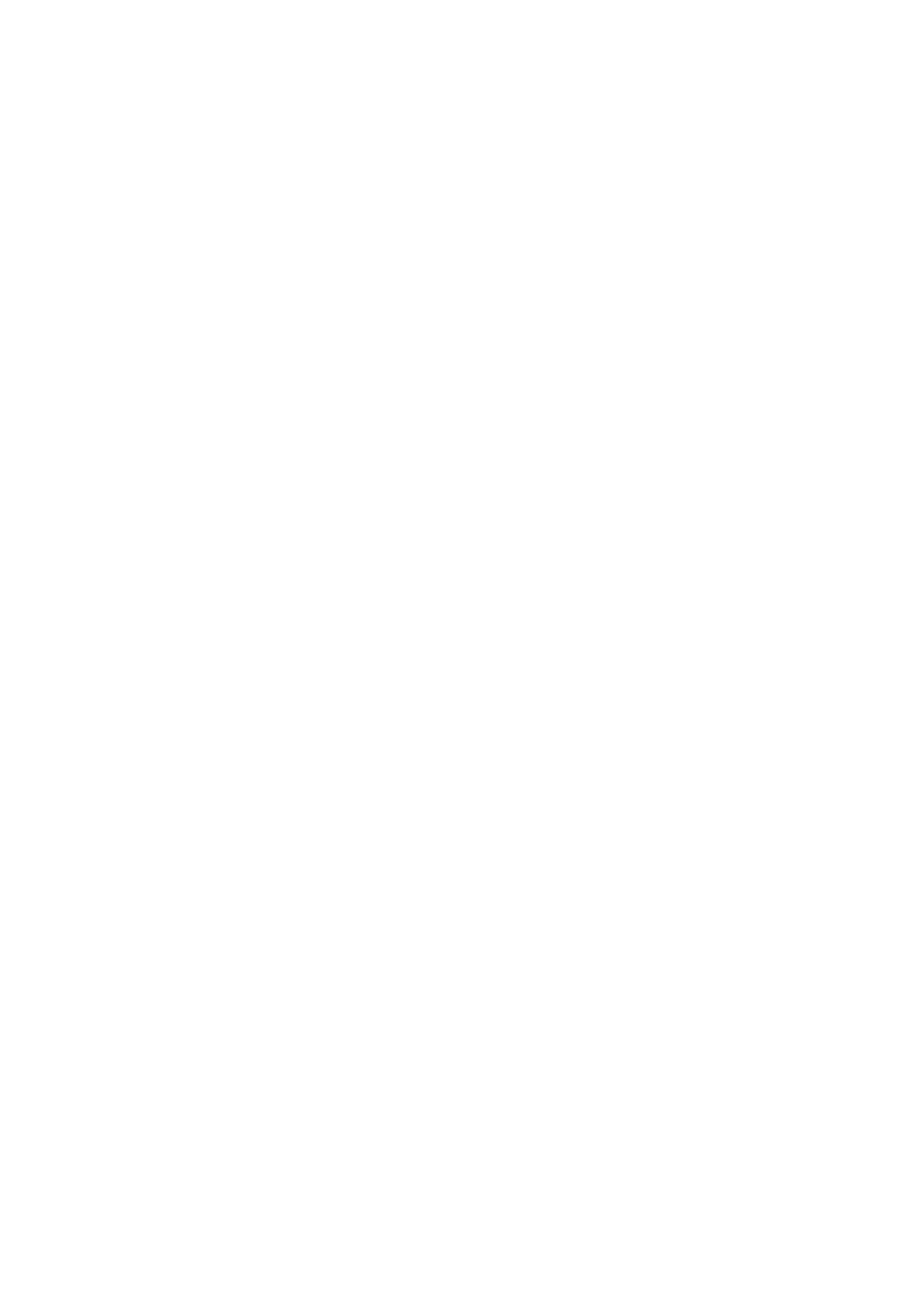## INTRODUCTION

The greatest danger of the current discourse is that we too become terrorists; and that as we demonise, dehumanise and brutalise the enemy "other" it becomes a war *of* terrorisms, rather than a war *on*  terrorism.

> —Richard Jackson, *Writing the War on Terrorism: Language, Politics and Counter-terrorism*

On 11 September 2001, terrorists belonging to the global terror network Al Qaeda hijacked four passenger aircraft in the United States. The hijackers flew two of the aeroplanes into the World Trade Center in New York and rammed a third aeroplane into the Pentagon in Washington, DC. The attack killed almost three thousand people. The United States responded by garnering international support for a "global war on terror." This "war" has consisted, notably, of invasions of Afghanistan and Iraq (Hayden 2009, 57-71; Hoffman 2006; Watson 2009, 1).1 Thus, it has both challenged and upheld the conventional understanding of war as an *interstate* conflict—a conflict between countries. Terrorist groups are non-state actors, and this conflicts with the idea of a war on *terrorism*. However, simultaneously, the attacks on the Taliban regime in Afghanistan and former President Saddam Hussein's government in Iraq constituted assaults on states and hence adhered to the conventional conception of war as interstate conflict (Pilbeam 2015, 88).

US and British forces invaded Afghanistan in October 2001, bombing Al Qaeda bases and Taliban government installations. "Operation Enduring Freedom" toppled the Taliban regime, following which Hamid Karzai took over as Afghan president, with the support of the United Nations (UN)-mandated International Security Assistance

<sup>1</sup> The US Defense Department emailed staff at the Pentagon in March 2009 asking them to replace the phrase "global war on terror" with the less contentious term "overseas contingency operation" (Burkeman 2009; S. Wilson and Kamen 2009).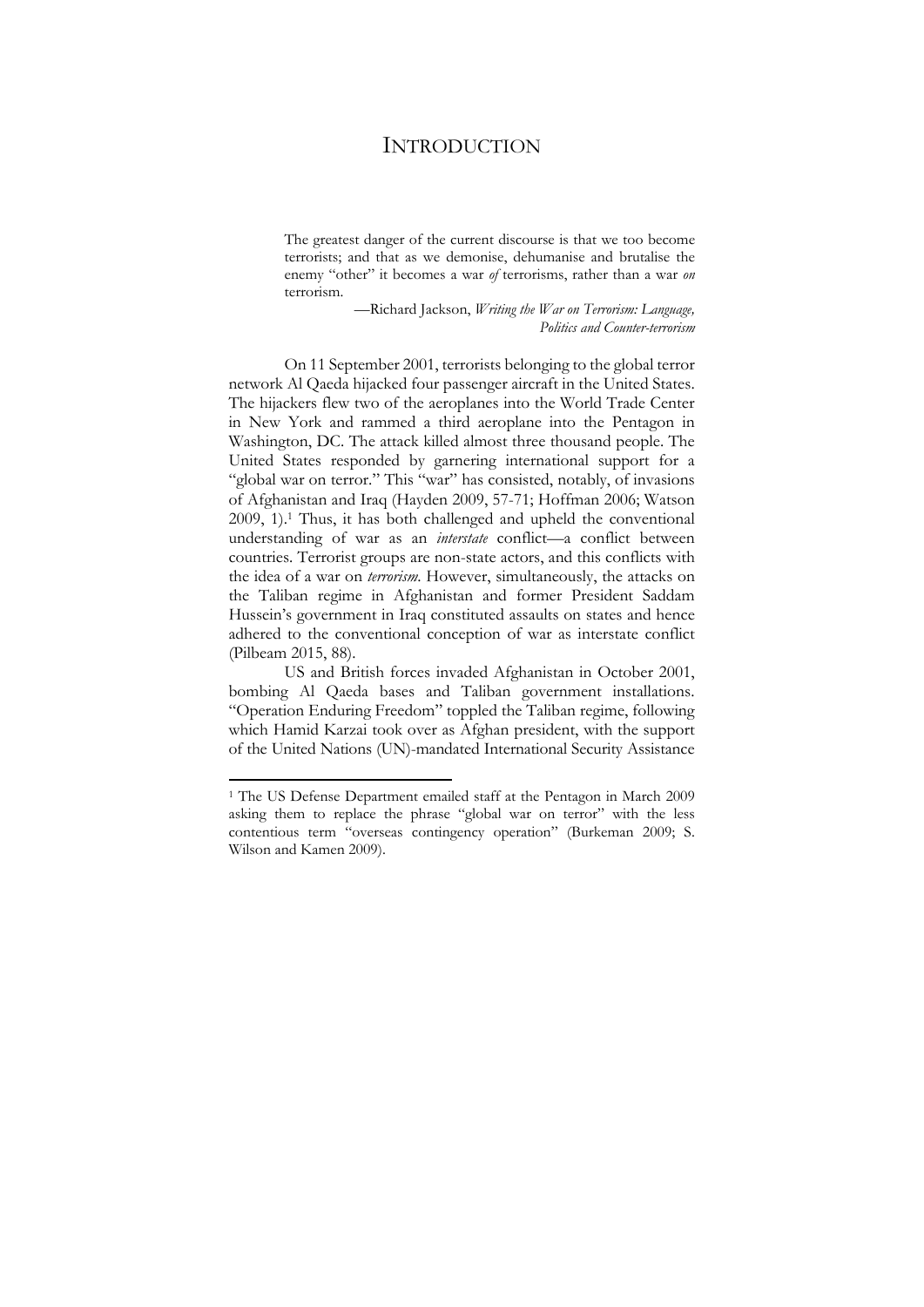Force (ISAF). In 2003, the North Atlantic Treaty Organization (NATO) assumed command of ISAF (Afghanistan International Security Assistance Force; K. Booth and Dunne 2002, 11; Public Broadcasting Service).

Although the international society of states unanimously supported "Operation Enduring Freedom," the UN did not sanction the US-led offensive in Iraq in 2003 to unseat Hussein. After the United States, the United Kingdom (UK) and Spain withdrew a UN Security Council (UNSC) resolution they had tabled, anticipating its veto, the United States put together a "coalition of the willing," consisting of thirty-eight countries that conducted the operation. Nevertheless, following the invasion, the United States again approached the UN and sought its approval for the maintenance of forces in Iraq (Beehner 2007; Newman 2004; Plunkett 2011; Press-Barnathan 2004, 205-06; Yew 2007). Galia Press-Barnathan (2004, 204-06) argues that the war in Iraq constituted a manifestation of US unilateralism, but it simultaneously revealed the limits of the United States' hegemony. Citizens of the United States and other countries protested against the war, displaying the agency of individuals in the face of action by the globally hegemonic state. Meanwhile, the United States' inability to pressure the UNSC into granting a resolution was significant, even if it did not prevent the war. Furthermore, the destabilisation of Iraq following the 2003 invasion paved the way for the emergence of al-Dawla al-Islamiya fi al-Iraq wa al-Sham (Daesh), often referred to in the West as ISIS, ISIL or IS. Mohammad-Mahmoud Ould Mohamedou (2018, loc. 3374) lists "the degenerated consequences of an Iraqi society preoccupied with and occupied by war for three decades since September 1980" as one of the reasons for the rise of Daesh. He claims that "the two most important events in the historical socio-genesis of IS [were] the torture at Abu Ghraib and the hanging of Saddam Hussein" (Mohamedou 2018, loc. 3483). Hence, he proclaims that "Iraq (2003) led to IS" (Mohamedou 2018, loc. 3538). Daesh's appearance in Iraq and Syria has revealed the United States' failure as international hegemon to ensure international security and promote liberal values through its "war on terror."

In this introduction, I will explore these themes of international terrorism and counterterrorism, the security landscape in Pakistan, and the English School (ES) of international relations (IR)—the theoretical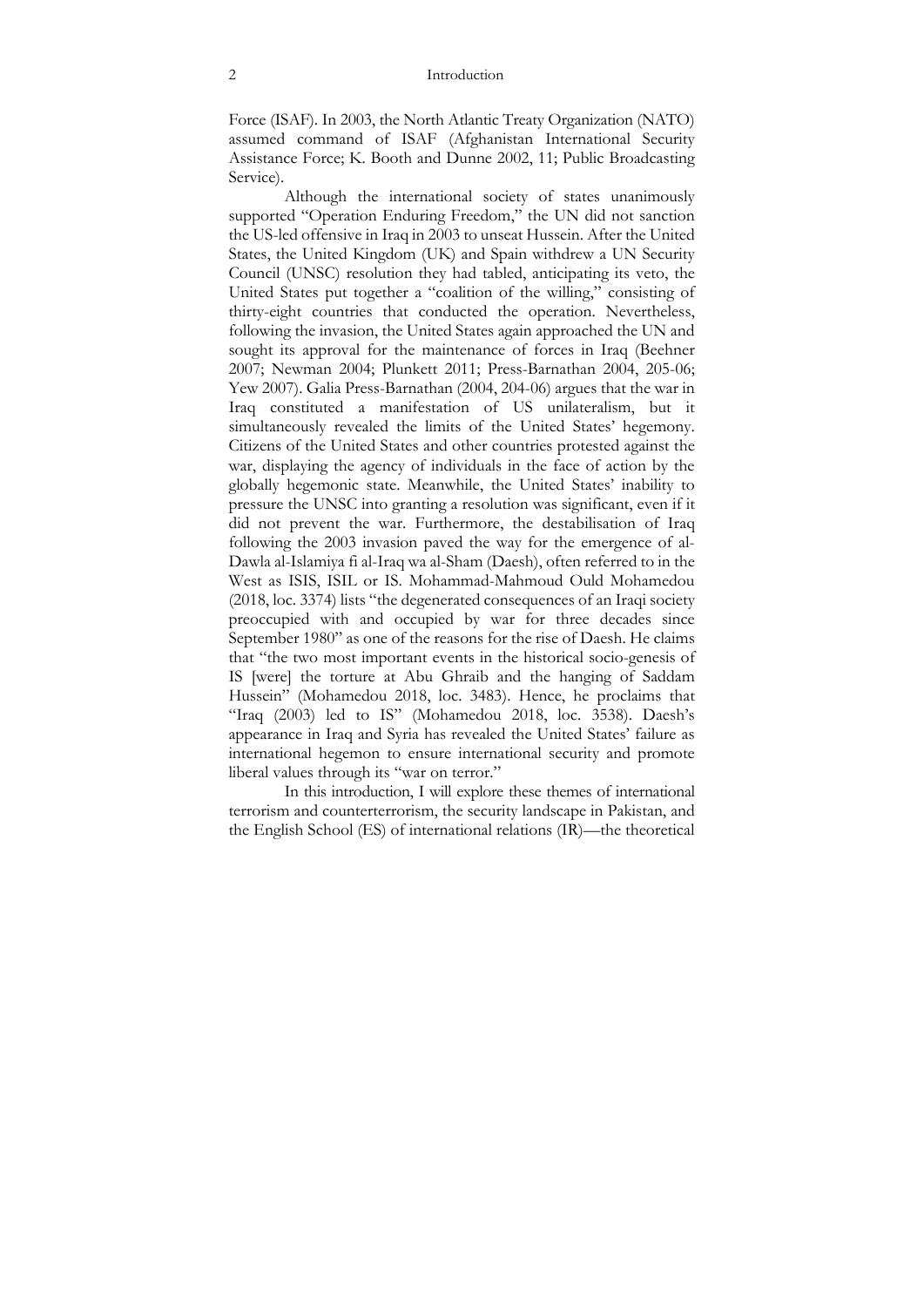approach I employ in this book to make my claims. I will define the terms *terrorism* and *terrorist groups* and question the use of the adjective "global" to describe the "war on terror." I will also explore the *globalisation* of terrorism, problematising the conflation of terrorism with Islamist terrorism since 11 September 2001.

Colin Wight (2009) maintains that the *de-historicisation* of terrorism studies has meant that scholars writing about terrorism in the post-2001 world have tended to focus on psychological rather than historical and political factors leading to terrorism. This has led to a neglect of the process by which the state itself has evolved, and the ways in which non-state actors have challenged the state's claim to be the only legitimate employer of violence in a territory, ever since the birth of the modern state in Europe between the fifteenth and eighteenth centuries (Drogus and Orvis 2008, chap. 2).

Furthermore, Barry Buzan (2004a) has pointed to the growing relevance of non-state actors in international politics and suggested that the ES's concept of *world society* offers a helpful framework through which we might understand and study this transformation of world politics. Towards the end of this introduction, I will explain my use of the ES to study the issue of militancy in Pakistan, building on Buzan's (2015, 126) identification of the ES as "a neglected approach to International Security Studies." I will also explain my positionality as an Indian scholar studying security in Pakistan.

## **Terrorism and Terrorist Groups**

The difficulty of defining terrorism is exemplified by the inability of UN member states to arrive at a definition, with non-Western states accusing the West of a colonial attitude that portrays even "legitimate" freedom fighters as terrorists (Romaniuk 2010, 38-39; P. Wilkinson 2011, 165). As Colin Wight (2009) quips, "The cliché that it is a bit like pornography, and you will know it when you see it, has a grain of truth to it."

Various authors have approached the task of defining terrorism in different ways. For Bruce Hoffman (2006, 41-42), terrorism consists of "the deliberate creation and exploitation of fear through violence or the threat of violence in the pursuit of political change." Thus, terrorist violence is about creating *fear*, employing *violence*, and having *political*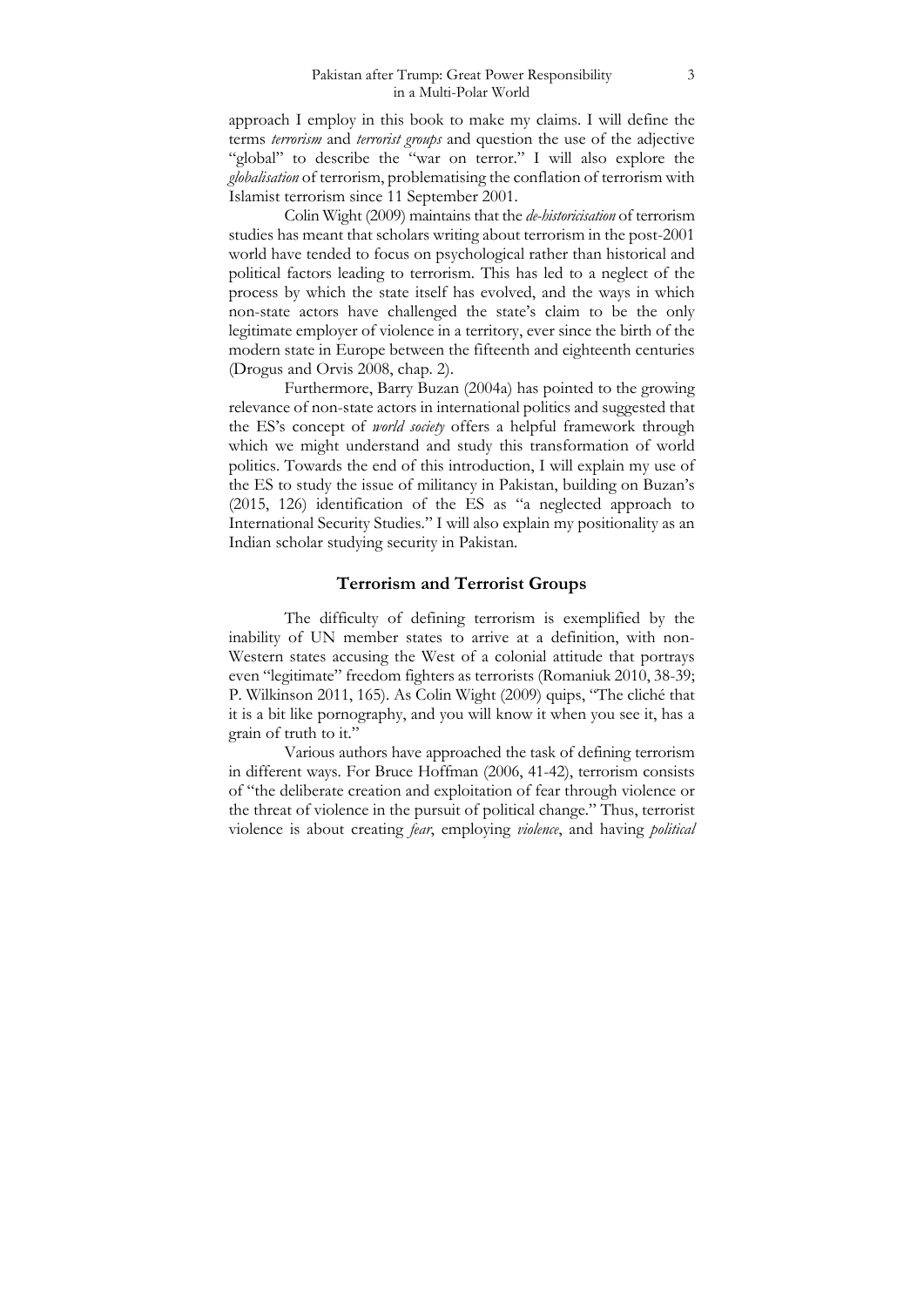#### 4 Introduction

*aims*. Hoffman also emphasises the *target audience* of terrorism, suggesting that terrorism often seeks to intimidate a wider audience than "the immediate victim or target." In addition, Hoffman characterises terrorism as *sub-national* and *non-state* violence, and says that it is usually about seeking power, leverage, and influence. These three factors power, leverage, and influence—are the means through which terrorists seek to effectuate political change.

For Colin Wight (2009), terrorism is about communication he sees it as "a form of violent political communication." He also characterises terrorism as "illegitimate" violence that targets "*non-state*  actors and institutions," rather than the government (italics mine).

Adopting a different approach, Alex Schmid (2004) argues that there are five distinct ways of understanding terrorism—as crime, politics, warfare, a means of communication, and religious fundamentalism. Meanwhile, Leonard Weinberg, Ami Pedahzur, and Sivan Hirsch-Hoefler (2004, 782) have conducted a survey of articles on terrorism in three academic journals and concluded that there exists a consensus definition of terrorism within academia. This consensus definition considers terrorism to be "a *politically motivated* tactic involving the *threat or use of force or violence* in which the *pursuit of publicity* plays a significant role" (italics mine).

Based on these definitions, this book understands terrorism to have *political* roots, to employ violent means to *communicate*, and to challenge the state's claim of being the only *legitimate* employer of force in a territory. I focus on the political roots of terrorism, drawing on work by Robert Jackson (2005), Arun Kundnani (2016) and Colin Wight (2009), who assert that there has been a *de-politicisation* of terrorism in research conducted after 2001, causing scholars to overemphasise the link between terrorism and religious ideology. As a result of this neglect of the political grievances that lead to terrorism, scholars and other observers have excessively focused on Islamist violence and ignored other types of terrorism. I also see terrorism as a form of communication, drawing on Buzan's (2004) claim that all violence is a form of social interaction. Finally, I look at how non-state actors such as terrorists have challenged the state's claim to having a monopoly over the "legitimate" use of force within a given territory (Halliday 1994; C. Wight 2009; Wulf 2007). These claims about the de-historicisation and de-politicisation of terrorism inform my analysis of the emergence of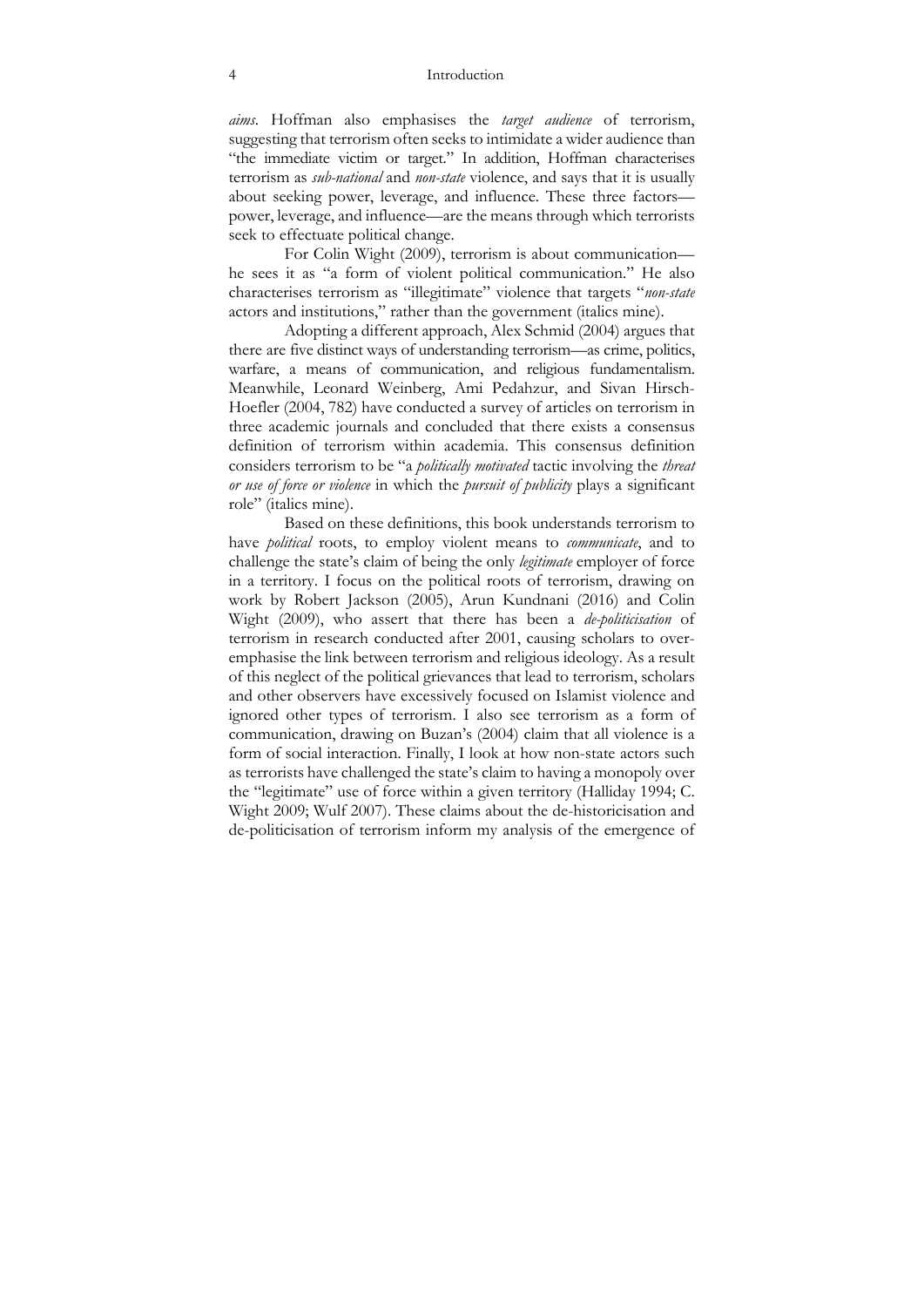terrorism in Pakistan, especially since the 1980s, and my emphasis on history and politics to understand why and how this happened and what it means for the present and future.

 Although authors such as Brian Phillips (2014) and Hoffman (2006) see terrorist groups as subnational organisations, in fact these groups increasingly operate transnationally, and this is certainly the case for many groups operating in Pakistan. Therefore, I understand terrorist groups to be sub-national as well as transnational organisations that employ terrorism. I replace the words "terrorism/terrorist" with "militancy/militant," "separatism/separatist," and "extremism/extremist" in various places to provide variety to readers and avoid repetitiveness, but also, sometimes, to provide a nuanced understanding of the aims and ideology of a particular group, or out of sensitivity to the moral ambiguity surrounding some forms of political violence, such as Kashmiri separatism.

## **Is the "War on Terror" Global?**

Many scholars consider the United States' description of the "war on terror" as global to be problematic. For instance, Helen Dexter (2007) discusses how for some authors, the interventionism of the United States and its Western allies represents post-imperialism. Robert Patman (2006, 964) declares that although the United States dabbled in multilateralism in the immediate aftermath of the 11 September 2001 attacks, its approach to the "global war on terror" has mostly demonstrated a heightened form of *American exceptionalism*: "the informal ideology that endows Americans with the conviction that their nation is an exemplary one." His argument is underpinned by the United States' disregard for the opposition of most members of the UNSC to the Iraq war. He postulates that this sort of unilateralism on the part of the United States cannot continue in a globalising world and that greater international cooperation and the support of other countries and multinational institutions are essential ingredients of a successful response to international terrorism. Paul Wilkinson (2011, 170-81) and Peter Romaniuk (2010, 3-4) similarly maintain that the reaction to the globalised terrorist threat has been insufficiently multilateral. Wilkinson (2011, 173) perceives a "huge gulf between the rhetoric and the reality of international cooperation against terrorism,"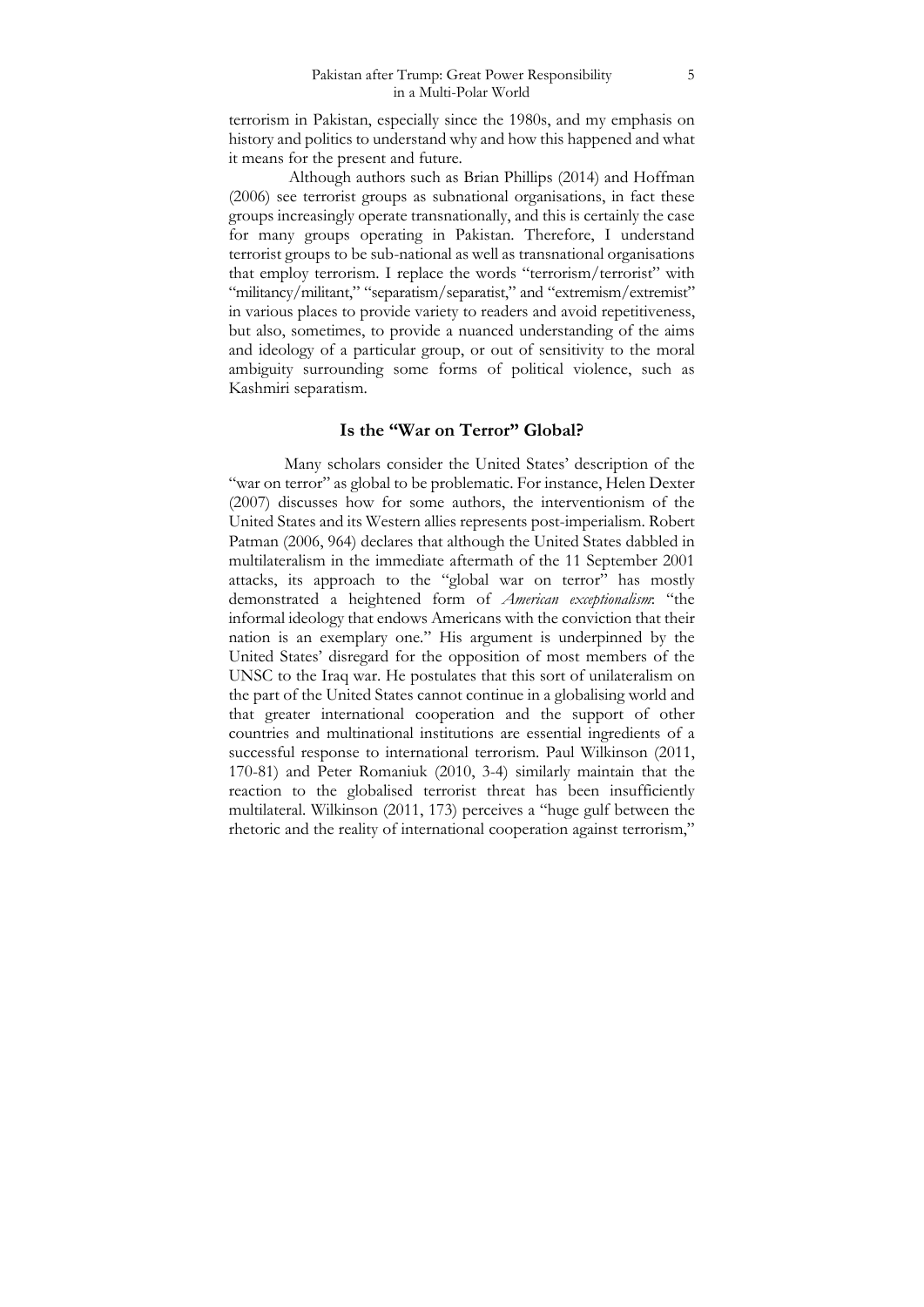#### 6 Introduction

which he attributes to the dominance of the realist paradigm among policymakers. Furthermore, his argument in favour of an international response to terrorism is supported by his contention that terrorism constitutes an "attack on human rights," rendering counterterrorism a duty of the international community (Wilkinson 2011, 181). Patman (2006), Romaniuk (2010) and Wilkinson's (2011) conceptualisation of contemporary terrorism as a globalised risk underpins their support for a more multilateral approach to terrorism.

#### **Globalisation and Terrorism**

While scholars have been unable to agree on whether globalisation exists, this book adopts what David Held and Anthony McGrew (2000, 2) refer to as the *globalist* position, in that it considers globalisation to be real and significant. In terms of definition, it draws on Jan Aart Scholte's (2005, 53-59) understanding of globalisation as a proliferation of trans-planetary, supranational connections among people. This also corresponds with Frank Lechner and John Boli's (2015, 2) definition of globalisation as "the processes by which more people across large distances become connected in more and different ways."

 Robert Denemark (2010) draws a link between fundamentalism and globalisation, suggesting that globalisation has contributed indirectly to religious fundamentalism because, for him, "globalization is an extension of modernization and post-modernization," which he sees as the antithesis of religious fundamentalism. Denemark (2010) suggests that fundamentalism is a reaction against modernity and postmodernity. However, it is essential to differentiate between terrorism and fundamentalism.

Given that the "global war on terror" rhetoric of former US President George Bush's administration seemed to conflate global terror with Islamist terror, it is worth pointing out that, through history, terrorism has taken on various hues, both secular and religious. David Rapoport (2002) has divided modern history into four waves of terror. These are the *anarchist wave*, which lasted from the 1880s to the 1910s; the *anti-colonial wave*, which took place from the 1920s to the 1950s; the *new left wave*, which extended from the 1960s to the 1990s; and the *religious wave*, which began in the 1970s and continues. During this ongoing religious wave, adherents of several religions, including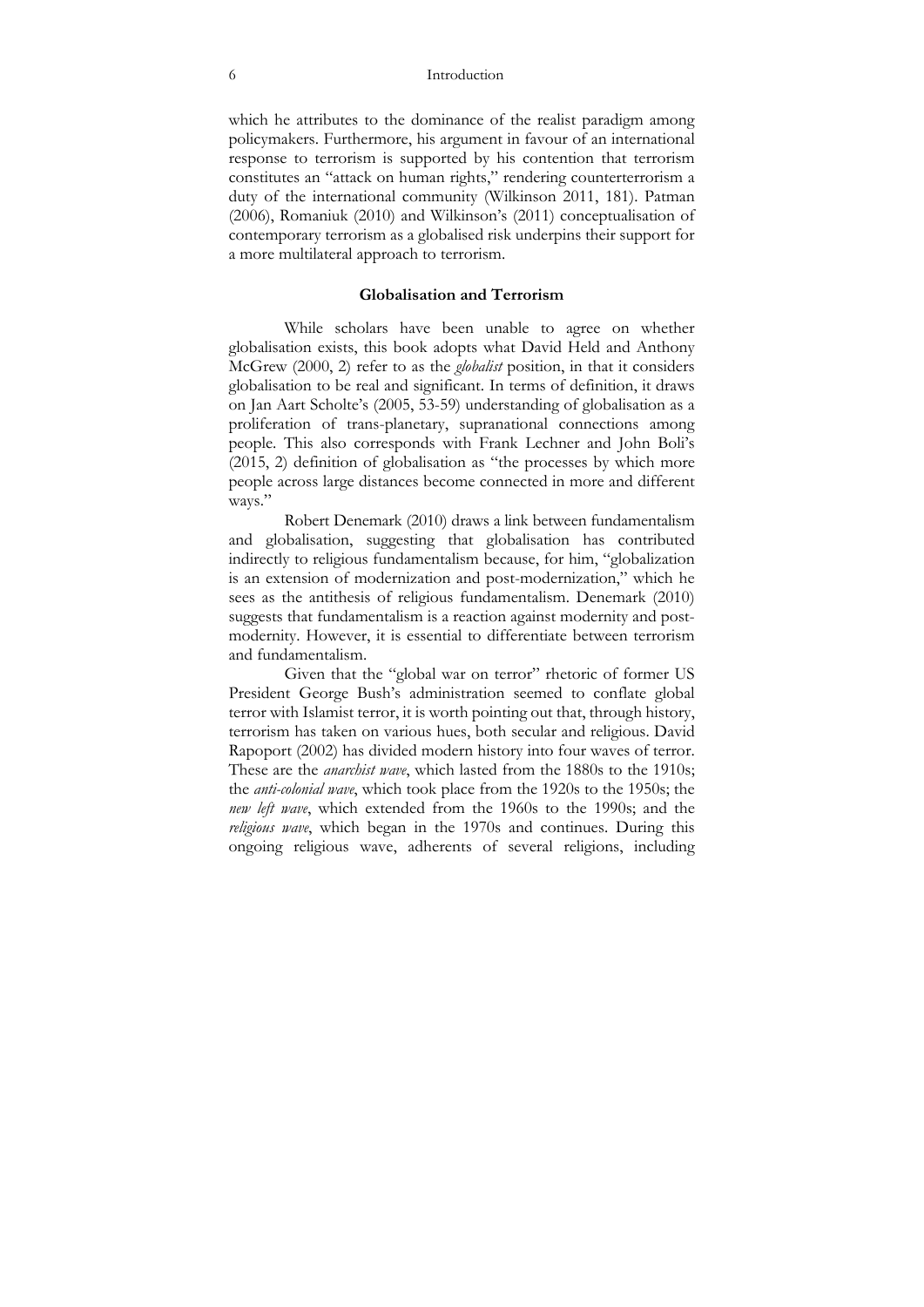Hinduism, Sikhism, Judaism, Christianity, Islam and the New-Age Movement, have been suspected or convicted of having perpetrated religiously motivated terrorist attacks (Ahuja 2014a, 2014b; Gilani 2014; Komireddi 2011; Koppikar 2011; Rapoport 2002).

However, the Islamist groups Al Qaeda (and its franchises Al Qaeda in the Arabian Peninsula and Al Qaeda in the Islamic Maghrib) and, more recently, Daesh are significant in the globalisation of terrorism because of their ability to recruit globally (Mohamedou 2018, loc. 1324-2367). Al Qaeda espouses an ideology that favours attacks on the *far enemy*, as discussed below (Gerges 2009; Rapoport 2002; Sageman 2008, 42-43). Since Islamist militancy is directly relevant to the subject matter of this book, being the most prevalent form of terrorism affecting Pakistan, I focus on the globalisation of Islamist violence here. However, it is important to note that this approach is not without its problems. For instance, violence within Pakistan by Baloch and Pashtun ethnic secessionists does not fit the stereotype of religiously motivated terrorism. Nor does political violence by the Muttahida Qaumi Movement (MQM), which represents the Mohajir community of Partition refugees. The over-emphasis on Islamist violence in the post-9/11 era is a genuine problem that serves to mask the fact that many other forms of terrorism have and continue to exist around the world. However, given the violence unleashed *within* Pakistan in the twenty-first century by Islamist groups such as the Tehreek-e-Taliban Pakistan (TTP), Daesh and Lashkar-e-Jhangvi (LeJ), this is an important focus of the political violence studied in this book.

Various authors have approached the idea of the globalisation of terrorism in different ways. Olivier Roy (2004, 51) focuses on the recruitment of Al Qaeda militants from among the Muslim diaspora in the West since the 1990s. Thomas Hegghammer (2010/11, 53) traces the path of an Islamist terrorist from the West via combat zones such as Afghanistan and Iraq to membership of transnational terrorist groups like Al Qaeda. His study of "the globalization of jihad"2 focuses

<sup>2</sup> The term "jihad" and its derivatives are deeply contested within Islamic legal scholarship and political thought (Afsaruddin 2016). Because Islamist militants *see themselves* as being mujahideen, I do not shy away from using the terms "jihad," "*jihadi*" and "mujahideen." As a work of scholarship, it is important that this book does not suppress the voices of Islamist terrorists, who are central actors for this study—however politically incorrect the use of this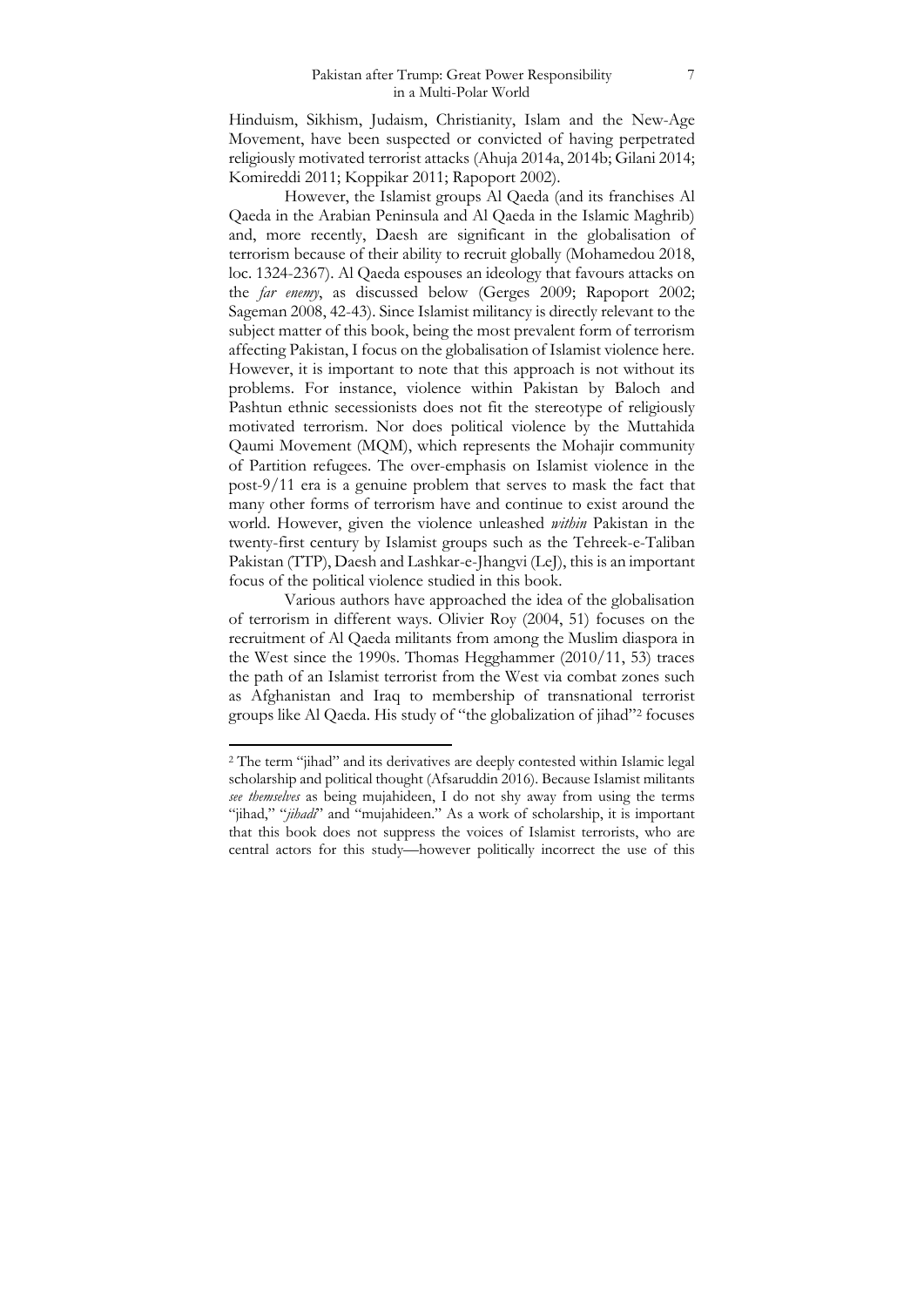#### 8 Introduction

on religiously motivated fighters who travel from their home countries to war zones, whom he distinguishes from international terrorists who target civilians outside these zones. He argues that "foreign fighter mobilizations empower transnational terrorist groups such as al-Qaida, because volunteering for war is the principal stepping-stone for individual involvement in more extreme forms of militancy." Thus, he highlights the internationalisation of terrorist training.

Marc Sageman (2008, 29-31) draws a distinction between Al Qaeda the organisation and Al Qaeda the social movement. His primary argument is that Al Qaeda the organisation, or Al Qaeda Central, has been replaced in importance by a looser, more informal web of militant networks spread across the globe. Sageman (2008, 37-38) traces the origins of the globalisation of Islamist violence to a debate that emerged in the 1970s with the dissemination of a pamphlet authored by radical Islamist theorist Muhammad Abdel Salam Faraj. In it, Faraj argued that fighting the *near enemy*, the "apostate" local ruler, was more critical than warring against the far enemy, Israel.<sup>3</sup> In the 1990s, it was argued by a small group of Salafis<sup>4</sup> that the overthrow of the near enemy, the local Middle Eastern "apostate" governments, was dependent on expelling the far enemy or Western powers from the Middle East. According to Sageman, the 11 September 2001 attackers were proponents of this latter approach. For him, it is terrorists whose focus is on the far enemy who constitute global Islamist terrorism.

terminology may be. Nevertheless, I am acutely sensitive to the fact that this risks the demonisation of a whole religion and its adherents and have therefore sought to minimise my use of these terms, especially given the contemporary political context.

<sup>3</sup> Faraj was representative of a faction of Salafis who believed that the local Middle Eastern rulers were apostates as they had adopted Western ways to the extent of having abandoned true Islam (Sageman 2008, 37-38).

<sup>4</sup> Salafism refers to a puritanical movement within Islam that advocates strict adherence to the Quran, the *sunna* (the example of the Prophet Muhammad (SAW)) and the consensus of the *salaf* (the companions of the Prophet Muhammad (SAW)). Quintan Wiktorowicz (2006, 208) proclaims that there are three major factions within the Salafi movement: "the purists, the politicos, and the jihadis." References to Salafism within this book are concerned with the violent faction of Salafis.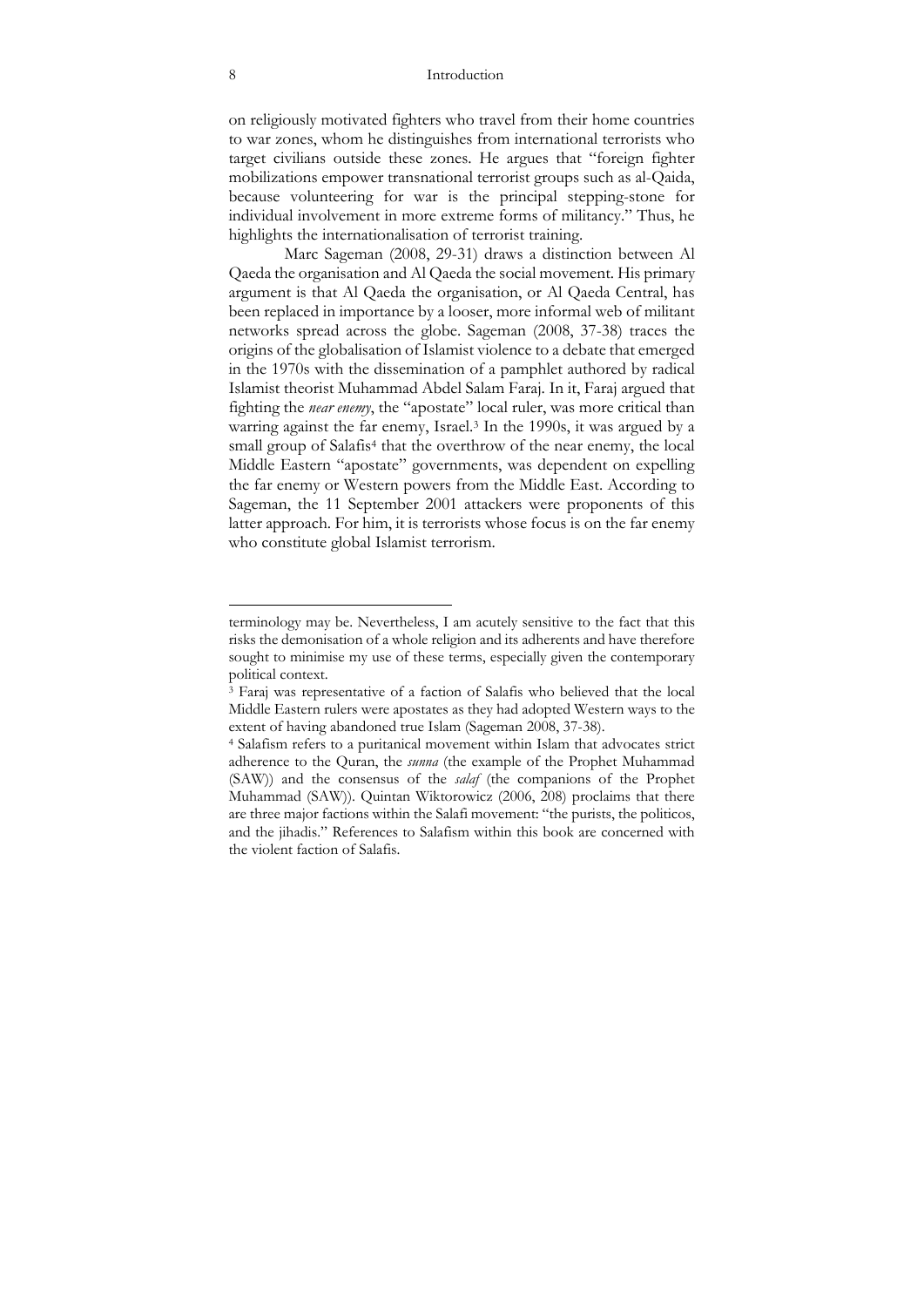### Pakistan after Trump: Great Power Responsibility in a Multi-Polar World

Sageman (2008, 40-43) also traces Al Qaeda's path towards global terrorism. According to him, after the Soviet Union withdrew its soldiers from Afghanistan in 1989, a few hardcore militants did not return to their home countries but stayed behind in Pakistan, swearing allegiance to Osama bin Laden or one of his senior representatives. Similarly, Mohamedou (2018, loc. 902-08) recounts that in 1988-89, as the Soviet Union withdrew from Afghanistan, the "chatter" of radical Islamists monitored by intelligence agencies started to focus "on the creation of a dedicated, larger organisation that would go beyond the operational purpose of Maktab al Khadamat, and indeed beyond the confines of the Afghan-Soviet conflict itself." The birth of Al Qaeda is traced to 11 August 1988, although it underwent several changes in nomenclature, from Al Jaish al Islami, to Sijil al Qaeda, to Al Qaeda al'Askariya. Mohamedou's account differs from Sageman's in that he traces the emergence of al Qaeda to Khost province of Afghanistan, rather than to Pakistan. But what is clear is that the organisation emerged from the debris of the Cold War and the Afghan war of the 1980s, and that it was born in the border region of north-western Pakistan and southern Afghanistan.

As a result of pressure on Pakistan from the group members' home governments, this group shifted base to Sudan. The far-enemy thesis gained traction among some of these militants, including bin Laden, who returned to Afghanistan in 1996 and was followed there by 150 of the Sudan-based militants. Three months later, bin Laden issued a "declaration of war against the Americans occupying the land of the two holy places"—referring to Saudi Arabia and Palestine (Sageman 2008, 40-43). This document contained a call by bin Laden for Muslims to target the far enemy rather than the near enemy, focusing on expelling the United States and Israel from Saudi Arabia and Palestine (Gerges 2009, 31).

For Fawaz Gerges (2009, 30-31), this shift from localist to globalist jihad has its roots not only in Faraj's near enemy/far enemy dichotomy and the end of the Afghan war but also in the Gulf War and the deployment of US troops to Saudi Arabia. Also consequential was the 1990s defeat of localist Islamist militants and movements in their home countries. He argues that the ideological split between transnational mujahideen focused on the far enemy and religious nationalists who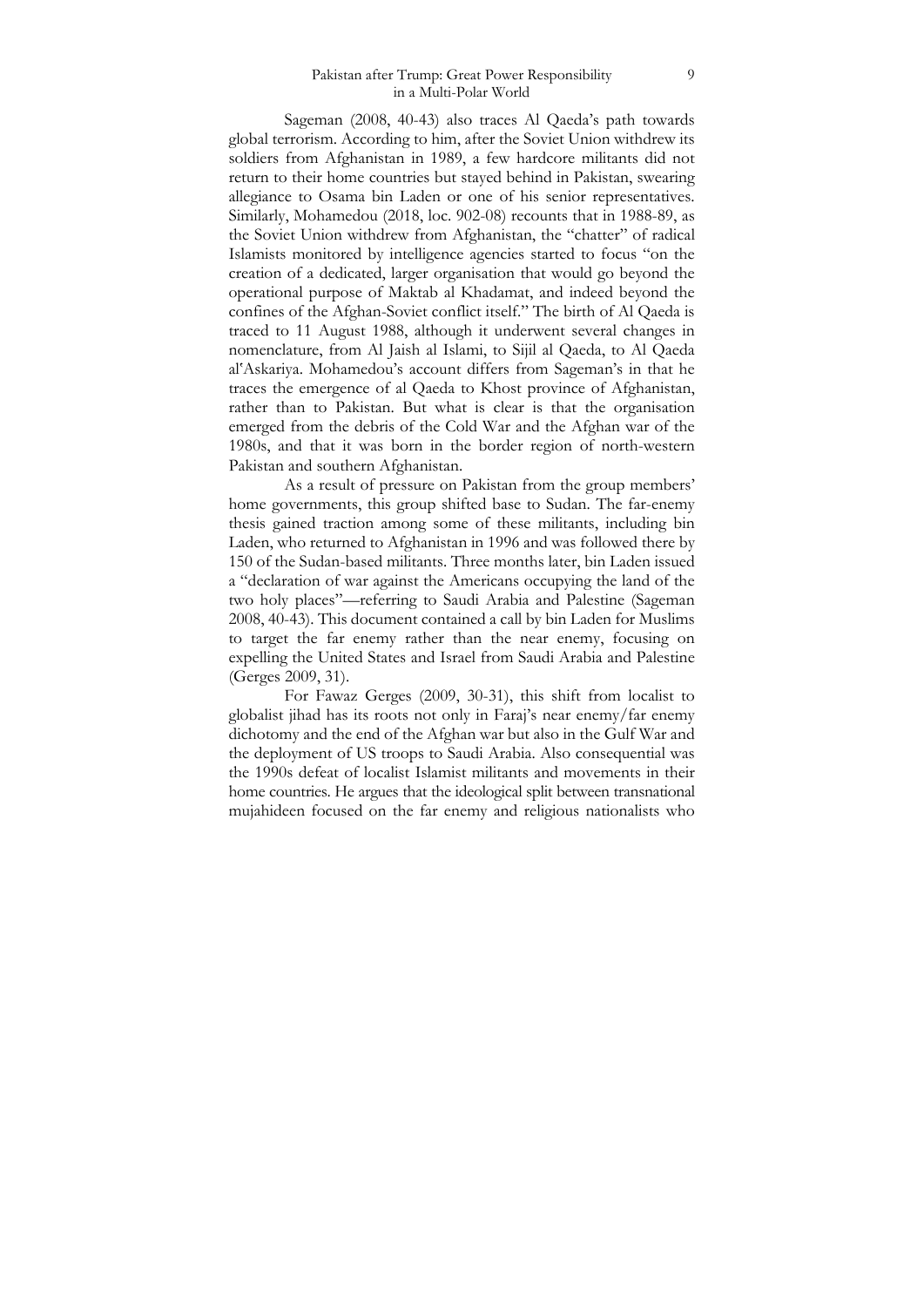fight the near enemy represents an ongoing schism in the *jihadi*  movement (Gerges 2009, 34).

This globalisation of Islamist extremism, and, in particular, of Al Qaeda, points to a problem for IR theorists: How can theories that focus on relations among states understand violent non-state actors who target states and their citizens? This relates to a long-standing debate among IR scholars on whether theory ought to be state-centric, a dispute that finds its contemporary manifestation in the debate over globalisation (Hay 2010, 279-80). With globalists having called into question the continuing relevance of realism and neorealism—for long the dominant theories of IR—on account of their complete reliance on state-centrism, it is pertinent to consider how alternative theoretical approaches can contribute to this discussion (Hay 2010, 279-80). The next section will address this issue using the lens of ES theory.

## **The English School Theory of International Relations**

The ES represents a theory of IR that sees the *international system*, *international society*, and *world society* as three interlinked concepts that are at play in international politics. Hedley Bull's (2012, 9) foundational definition of an international system of states is that such a system "is formed when two or more states have sufficient contact between them, and have sufficient impact on one another's decisions, to cause them to behave—at least in some measure—as parts of a whole." He describes an international society as "a group of states, conscious of certain common interests and common values, [that] form a society in the sense that they conceive themselves to be bound by a common set of rules in their relations with one another, and share in the working of common institutions" (Bull 2012, 13). Finally, "By a world society we understand not merely a degree of interaction linking all parts of the human community to one another, but a sense of common interest and common values, on the basis of which common rules and institutions may be built" (Bull 2012, 269).

Scholars of IR have often perceived the ES to be synonymous with the "international-society approach." Indeed, theorists from the school have traditionally prioritised international society (Buzan 2001, 471; Buzan 2004a, 7; Dunne 2010, 142; Linklater 2005, 84; Linklater and Suganami 2006, 13; Little 2000, 398). However, contemporary ES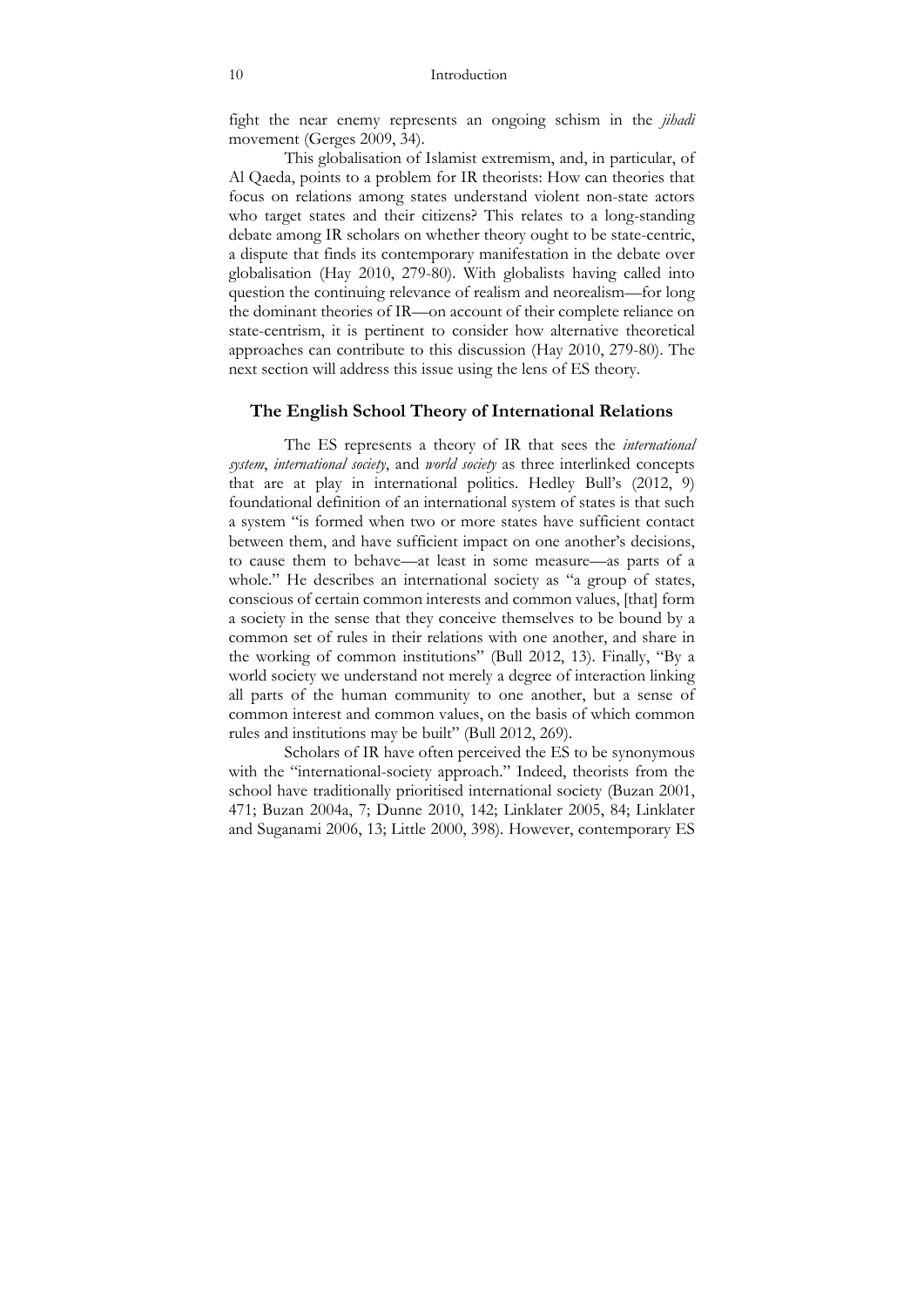scholars such as Buzan (2001, 2004), Tim Dunne (2010) and Richard Little (2000) have argued forcefully that the international-system and world-society levels of analysis constitute invaluable contributions to IR theory. They consider one of the critical strengths of the ES to lie in its ability to theorise in the twenty-first-century globalised context wherein transnational identities and forces wield considerable influence on international politics, but states remain relevant.

These concerns of the evolving ES with globalisation and nonstate actors informs the analysis in this book of terrorist groups as transnational actors in a globalising world where states remain the primary actors in terms of counterterrorism. I consider states to remain relevant despite globalisation and the increasing power of transnational forces that transcend the state. In that sense, this book falls within the *pluralist* strand of the ES, as explained further in Chapter 2.

Equally, though, this book will test the strength of the ES as a contemporary theory of IR. The unilateralism displayed by the United States in the "global war on terror," as well as the challenge to international society's monopoly over the use of violence posed by global terrorists, constitute tests for international society as a viable concept in today's world (Dunne 2010, 154). The ES traces its history back to the British Committee on the Theory of International Politics, which was established in 1959. The committee developed its thinking on international society over subsequent years, culminating in the publication of *Diplomatic Investigations* (Butterfield and Wight 1966). 1977 witnessed the publication of the first edition of Bull's (2012) *Anarchical Society*. In the 1990s, a new generation of ES authors contributed to *International Society and the Development of International Relations Theory*, edited by Barbara Allen Roberson and published in 1998 (Buzan 2001, 472-74; Roberson 2002). However, with the dawn of the twenty-first century, Buzan (2001, 471) complained that the ES had become "an underexploited resource in IR." Therefore, one of the tasks of this book is to shed light on whether the ES remains relevant to contemporary IR, by testing its ability to provide insight into the phenomenon of transnational terrorism.

## **World Society and Transnational Actors**

As Parag Khanna (2011, chap. 2) shows, globalisation has caused some so-called "weak states" to become still "weaker," while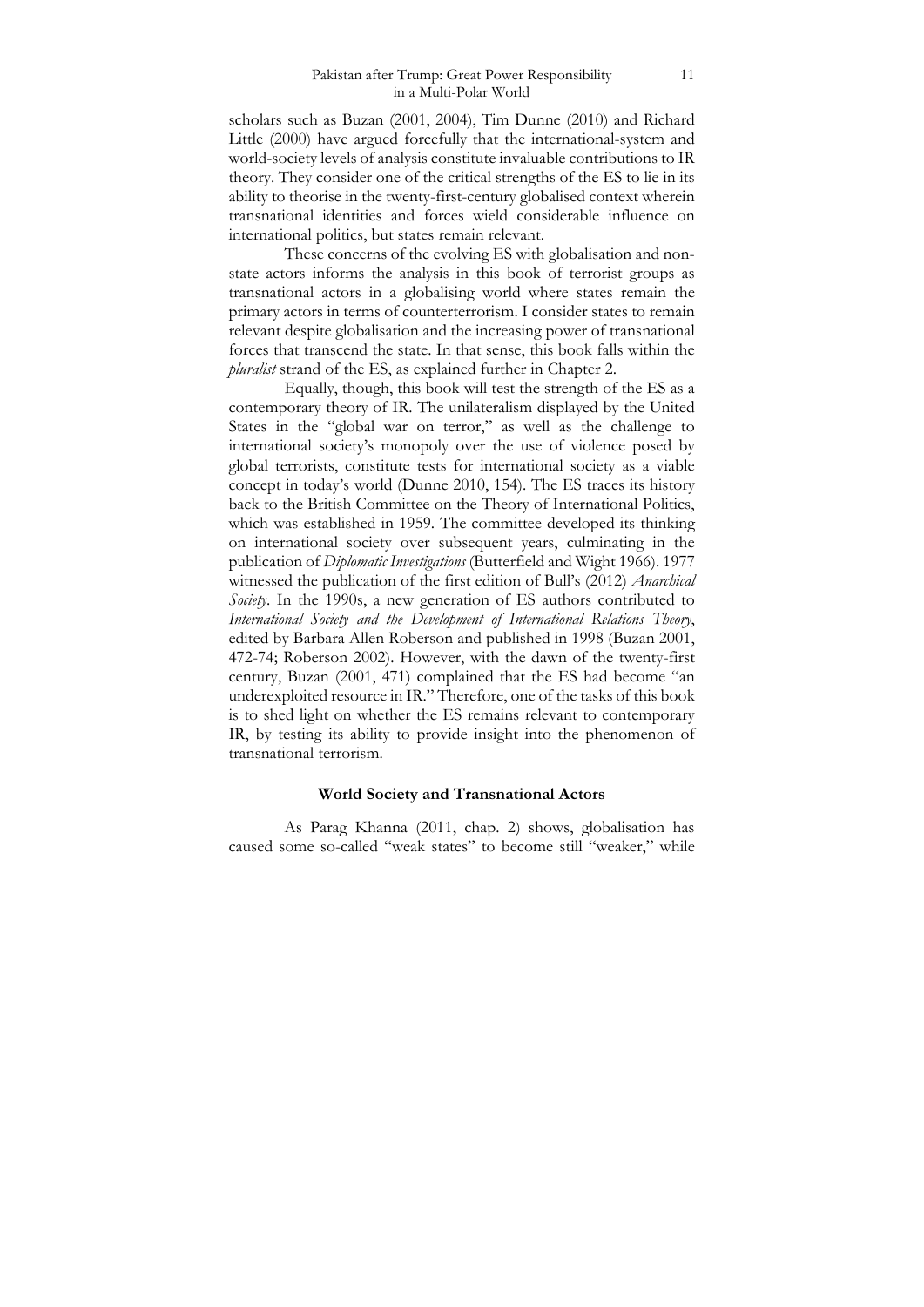empowering multinational corporations, non-governmental organisations (NGOs), transnational terrorist groups, criminal groups, and drug gangs. Peter Willetts (2011, 328-38) divides political players into five categories—governments, multinational corporations, single-country NGOs, intergovernmental organisations, and international NGOs while also acknowledging the impact of guerrilla and terrorist groups and criminal gangs on the international order. Given this range of influential global players, he criticises the state-centric approach to IR, arguing in favour of a pluralist model wherein the activities of states as well as transnational actors are considered.

As a solution to this "new world disorder" wherein "interhuman identities [. . .] have spilled out of state containers," Buzan (2004a, xiii-137) proposes bringing transnational actors into the ES's analytical framework by placing a greater emphasis on the world-society level of analysis offered by the school. The world-society level transcends the state system, instead treating individuals, non-state actors and the global population as the focus of analysis. Clubbed with the ES's internationalsystem and international-society concepts, world society allows IR scholars to cope with the changing world dynamics brought about by globalisation. Through the juxtaposition of international and world society, the ES is capable of considering interstate relations and nonstate systems simultaneously, thus helping IR as a discipline to make the transition to the evolving world order.

In identifying this potential for the ES's world-society idea to respond to the challenge to IR theory posed by the growing clout of non-state actors, Buzan (2004a) makes a significant contribution to thinking on globalisation and the ES. His book *From International to World Society* directly addresses the question of non-state violent actors in theoretical terms, which is an essential step in developing the concept. Barak Mendelsohn (2005, 46) uses the ES to empirically analyse the risk posed by Al Qaeda to international society. In doing so, he aims to incorporate violent non-state actors more fully into the ES's work by considering how they pose an existential threat to the international system and international society. However, Mendelsohn confines his analysis to the international-system and internationalsociety levels, never venturing into the world-society realm to explore the conceptual opportunities it offers for grappling with the globalisation of terrorism. This is because he is limited by the traditional, international-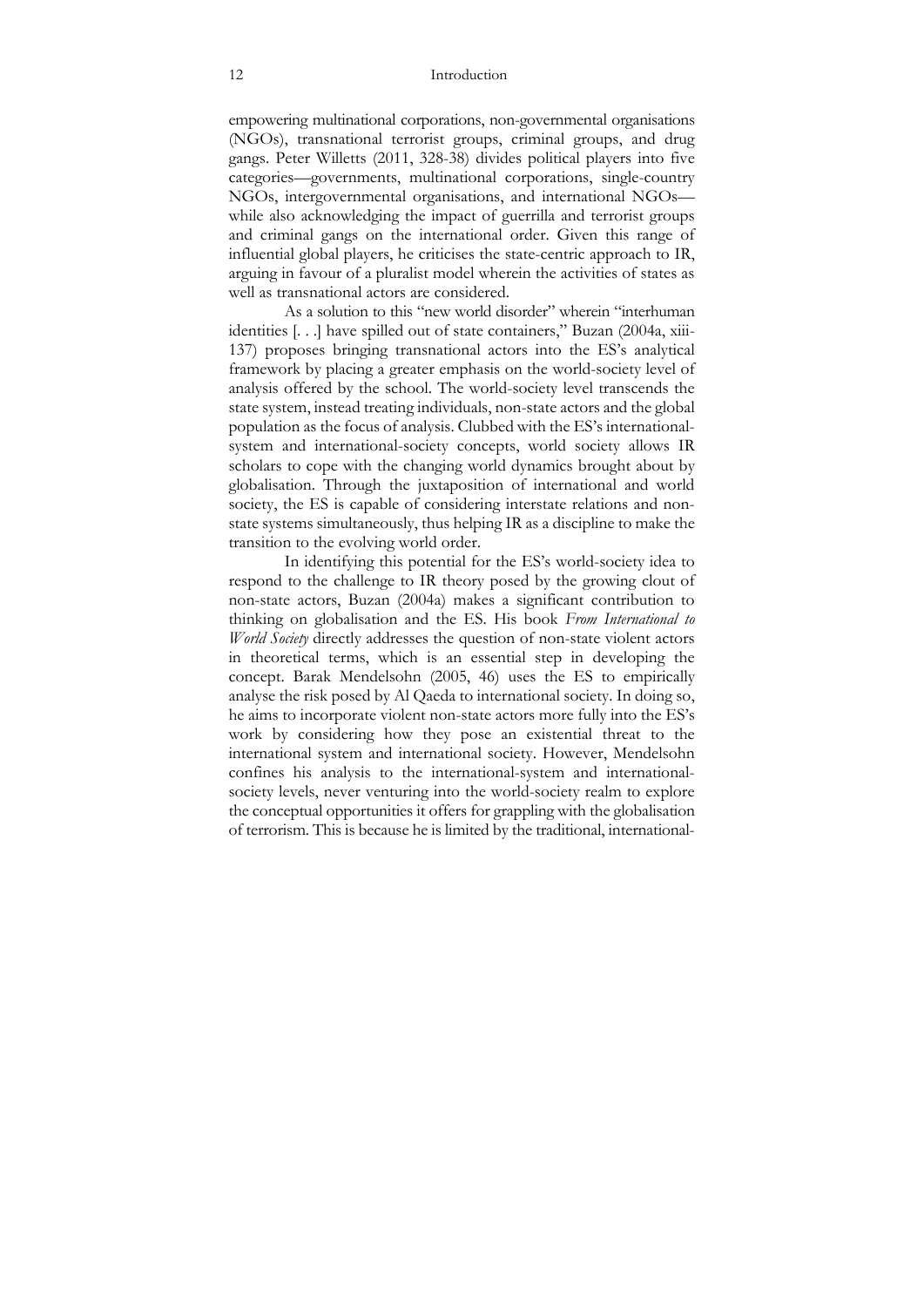### Pakistan after Trump: Great Power Responsibility in a Multi-Polar World

society approach of the ES and ignores Buzan's (2004) work on utilising the world-society concept to study non-state and transnational phenomena. Because of this neglect, Mendelsohn's writing remains state-centric and concerned with the security of states, ignoring both the security of human beings and the political and historical reasons for the violence perpetrated by terrorist organisations. Since the referent object for security is the state in Mendelsohn's work, there is no scope for worrying about why terrorists do what they do or what impact the actions of states have on individuals.

Building on the work of these contemporary ES theorists, this book addresses the gaps in Mendelsohn's analysis by bringing into focus the security of individuals and by placing terrorism in its historical and political context at the domestic, regional, and global levels. Thus, it employs three levels of analysis—the state, the region and the world—with the state acting as the primary unit of analysis. However, this book is informed by the idea of world society and a critical sensibility, and it considers individuals to be the primary referent object of security. This is discussed further in Chapter 2, but for now, suffice it to say that this book considers the role of the state to be to secure the human beings living within its frontiers.

## **The International System, International Society, and Counterterrorism**

Mendelsohn (2009a) advances the idea that international society has a *responsibility* to support states where terrorists have established bases when these states do not possess the wherewithal to prevent militants from using their territory as an operational base. This is because, he argues, terrorism constitutes an existential threat to the international system and international society, so it is incumbent upon "stronger" states within international society to address this threat within the borders of "weaker" states if the latter are unable to do so. Mendelsohn insists that international society must uphold the legitimacy of such states and reinforce their ability to fight terrorism. This book explores this idea of international society having a responsibility towards states that are unable to counter terrorism adequately using their own resources alone. This entangles my work in the debate between *pluralists* and *solidarists* in the ES, because of their emphasis on state sovereignty and collective action, respectively. As a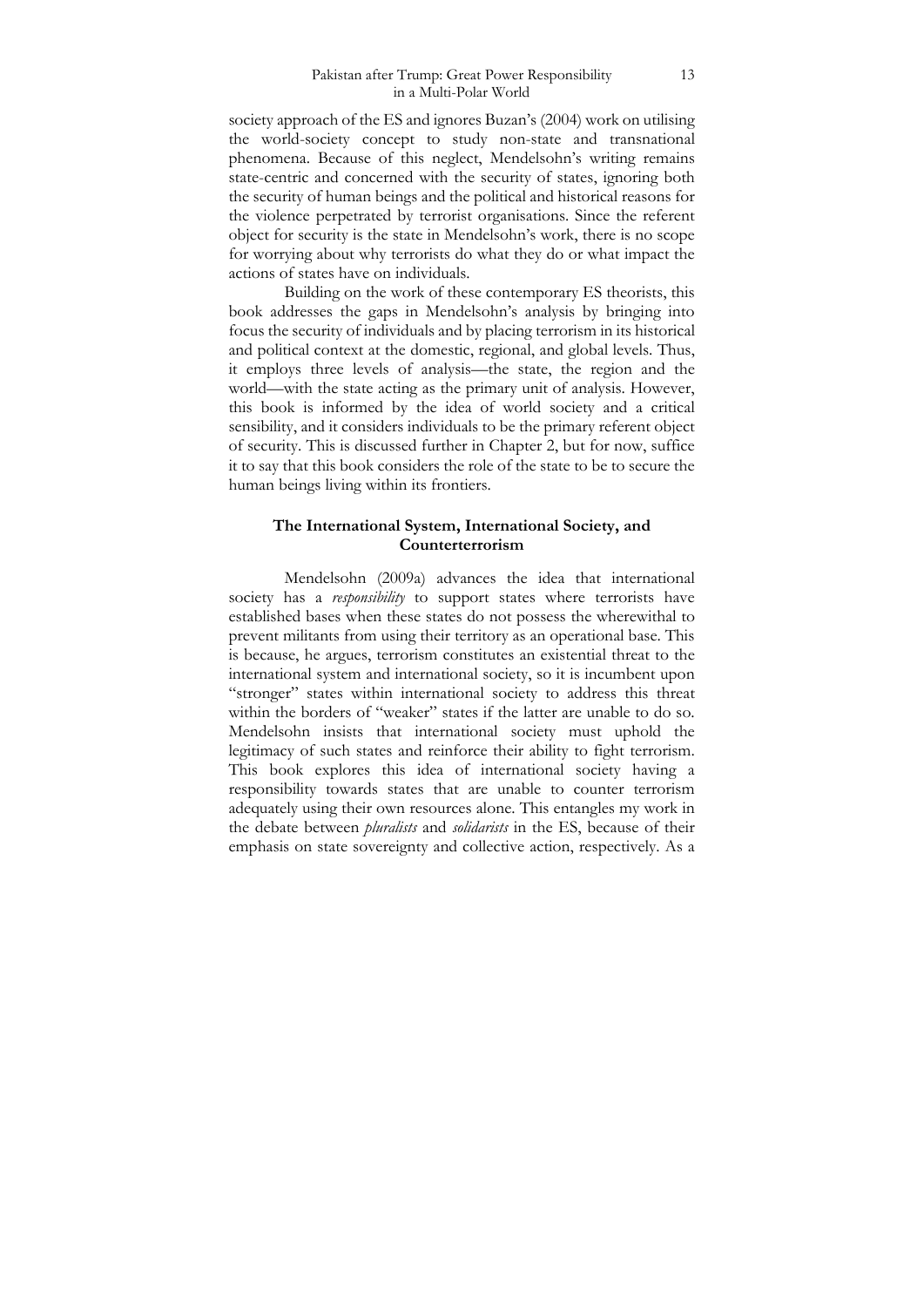#### 14 Introduction

postcolonial state, Pakistan is sensitive to issues of national sovereignty, and a solidarist approach risks violating this sensitivity. My work, therefore, is essentially pluralist, although it contains a robust solidarist element because of its exploration of international society's collective responsibility towards Pakistan. This book recognises and respects Pakistan's sensitivity regarding its sovereignty, while maintaining that collective international action need not breach state sovereignty. In this sense, my work bridges the pluralism/solidarism divide within the ES.

In a different article, Mendelsohn (2012, 590-613) presents his states-versus-non-state-actors thesis in a new form, depicting Islamist extremist groups as religious challengers to the secular Westphalian order, with Al Qaeda and Hizb-ut-Tahrir providing examples of a violent and a non-violent Islamist extremist group respectively. Employing the ES's conceptual framework, he demonstrates how these groups undermine both the international system and international society and seek to replace them with an alternative, religion-based order. Emphasising the need to take this challenge seriously, he argues that scholars have, in any case, been increasingly considering alternatives to the state-based international order, such as world government, suggesting that they do not see the existing set-up as being inviolable. Additionally, he emphasises the growing lethality of weapons, asserting that the level of the threat to the international system and international society is rising.

The pertinence of Mendelsohn's argument was underlined by the rise of Daesh from 2011 to 2017 and its ambition of setting up a caliphate (Wilson Center 2019). This is because Daesh's territorial ambitions have highlighted the threat posed by violent extremist groups to the state-based international order. Simultaneously, however, the emergence of Daesh brought to the fore the problematic and Westcentric nature of Mendelsohn's claims. As Mohamedou (2018) contends, terrorism scholarship has tended to neglect the political and historical context for the emergence of Al Qaeda and Daesh—namely, the Afghan jihad of the 1980s and the 2003 invasion of Iraq. He frames Daesh's extreme violence as a form of counter-imperialism, of violence being returned to its sender, in the wake of the United States' imperialist war in Iraq since 2003 and the human-rights violations this has entailed. He further problematises the Euro-centrism of the statist understanding of international order that predominates in terrorism studies, positing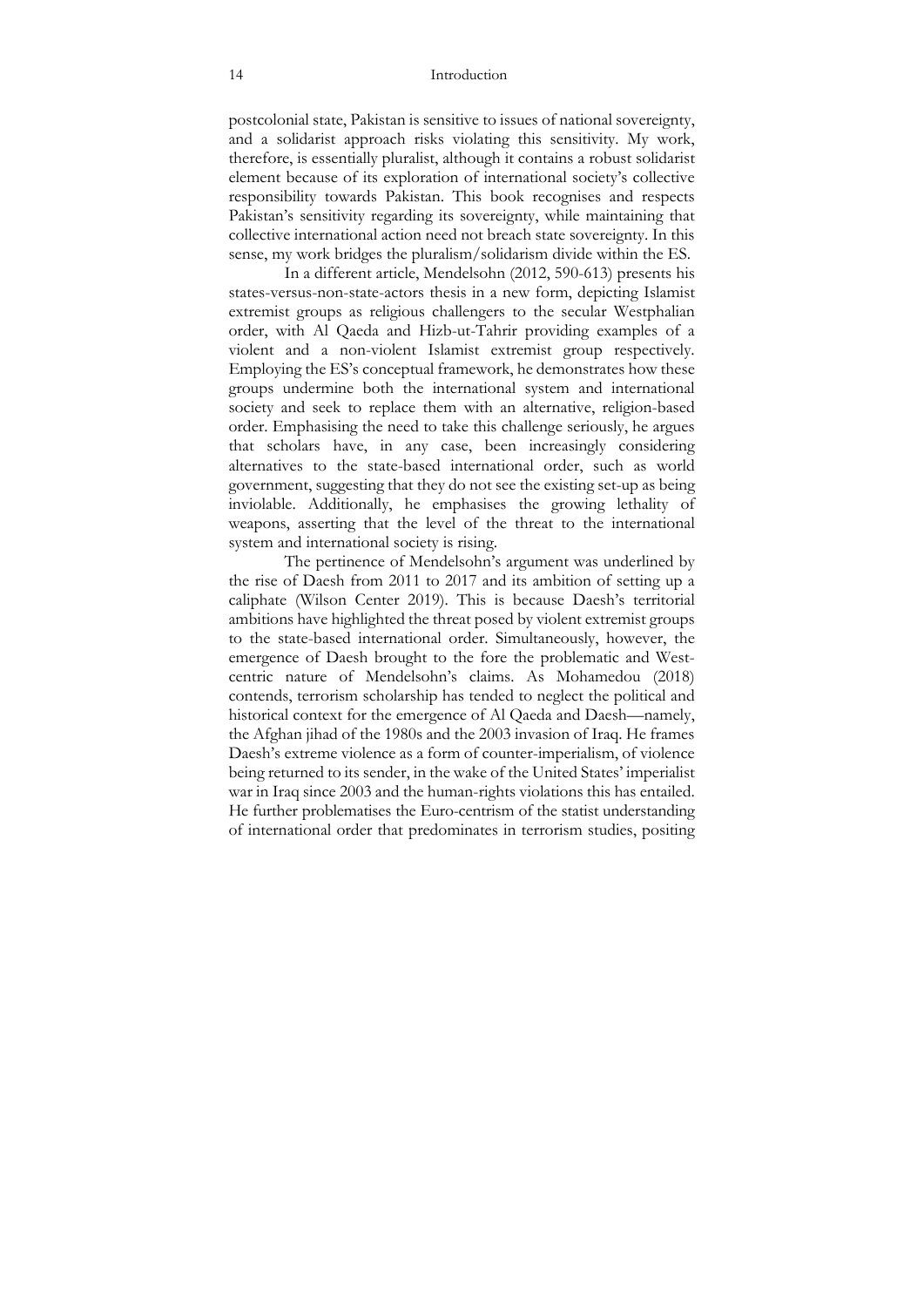that this understanding is ignorant of spatial and temporal realities in Asia, Africa, and South America.

This leads to the question of *why* the state-based international system should be defended against threats, and why a religion-based order such as a caliphate should be unthinkable. The question of Daesh's extreme violence is pertinent, although, as Mohamedou (2018) emphasises, the violence of powerful states has *also* been lethal, yet we consider the status-quo international order acceptable.

Buzan (1991, 306-08) holds that *revolutionary-revisionist* forces, which challenge "the organizing principles of the dominant status quo," feel vulnerable in a hostile world. In an international society that upholds the institution of territoriality, a revolutionary-revisionist state such as Pakistan with respect to Kashmir is more likely to be criticised by the international community than a status-quo state such as India that is happy with the status quo of possessing the Kashmir valley. Buzan (1991, 308) claims that ideological differences between statusquo and revisionist powers amplify mutual fear and hostility.

Applying Buzan's argument to Islamist terrorists, it is possible that states, as the status-quo powers, have exaggerated the threat posed by terrorist groups in the post-9/11 scenario. This suggests that the vast sums of money spent on defeating Islamist terrorists may well be a consequence of this exaggerated sense of fear and hostility. Paying more attention to "soft" counterterrorism could help deflate the tensions that have caused much human suffering since 2001.

Returning to the pluralist and solidarist positions within the ES, it is useful to consider Nicholas Wheeler's (2000) exploration of this distinction in the context of humanitarian interventionism. Wheeler explains that pluralism privileges the aim of *order* in international life, whereas solidarism privileges *justice*. Hence, pluralism gives priority to the rights and duties of states and the institutions "of sovereignty, nonintervention, and non-use of force" (Wheeler 2000, 11). Conversely, for solidarists, individuals have rights that states must safeguard, and this places a moral responsibility on states "to protect the security of their own citizens" as well as human beings everywhere (Wheeler 2000, 11- 12). From this perspective, the institutions of human rights and humanitarian intervention are prioritised.

Within a pluralist approach, the emphasis is on the right of a state to exist. Consequently, pluralism manifests in interstate relations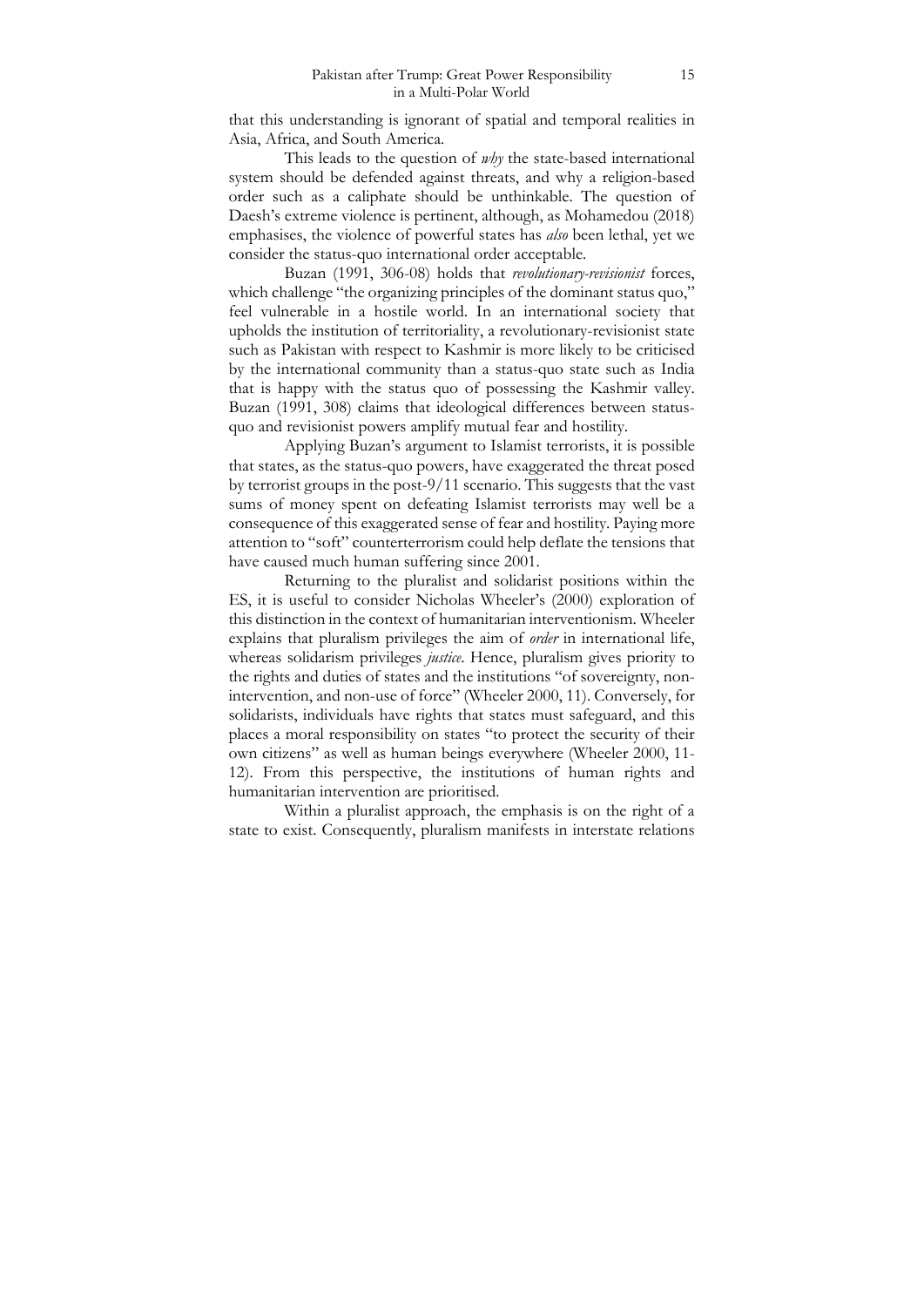#### 16 Introduction

through "the reciprocal recognition of state sovereignty and the norm of non-intervention." Conversely, solidarism considers it possible and realistic to expect diverse states to "reach agreement about substantive moral standards," and gives international society a moral right to seek to uphold these standards. Here, the stress is on an individual's right to security (Bellamy and McDonald 2004).

Samuel Makinda (2005b), however, challenges the distinction between pluralism and solidarism. He avows that ES theorists who make this distinction have misunderstood the work of earlier scholars such as Bull and Martin Wight, who comfortably swung between pluralist and solidarist ideas. Furthermore, he claims that the dichotomy between state security and human security is a false one, as all security ought to be people-centred from a democratic perspective.

Makinda's (2005b) perspective is helpful in considering international cooperation to counter terrorism. Islamist terrorist groups such as Al Qaeda and Daesh have posed a threat to the international system of states in the post-9/11 era, but simultaneously have been threatened themselves by human-rights violations that have taken place during the "war on terror." Wali Aslam's (2016) work on the ES and Pakistan adopts a pluralist stance in critiquing the United States' drone strikes in the former Federally Administered Tribal Areas (FATA) of Pakistan (which in 2018 were absorbed into Khyber Pakhtunkhwa province (R. Yusufzai 2018)). In this book, I similarly take a pluralist position, in deference to the intense nationalism that characterises postcolonial South Asian states such as Pakistan. However, despite Pakistan's sensitivities surrounding sovereignty, there is the broader question of who should be the referent object of security—the state or the individual. While pluralism favours the security of the state, solidarism recognises the individual as the ultimate referent object of security. Terrorist attacks within Pakistan in reaction to the "war on terror" have targeted both the Pakistani state and civilians in the country. Therefore, I consider both to be the referent objects of security in this book, but I maintain a critical scepticism about whether the state system is worth protecting at all.

Makinda (2003) raises the question of how international society ought to confront non-state actors in his analysis of the 2001 invasion of Afghanistan. He asks how an international security threat posed not by a state, but by a transnational actor, ought to be addressed. Is military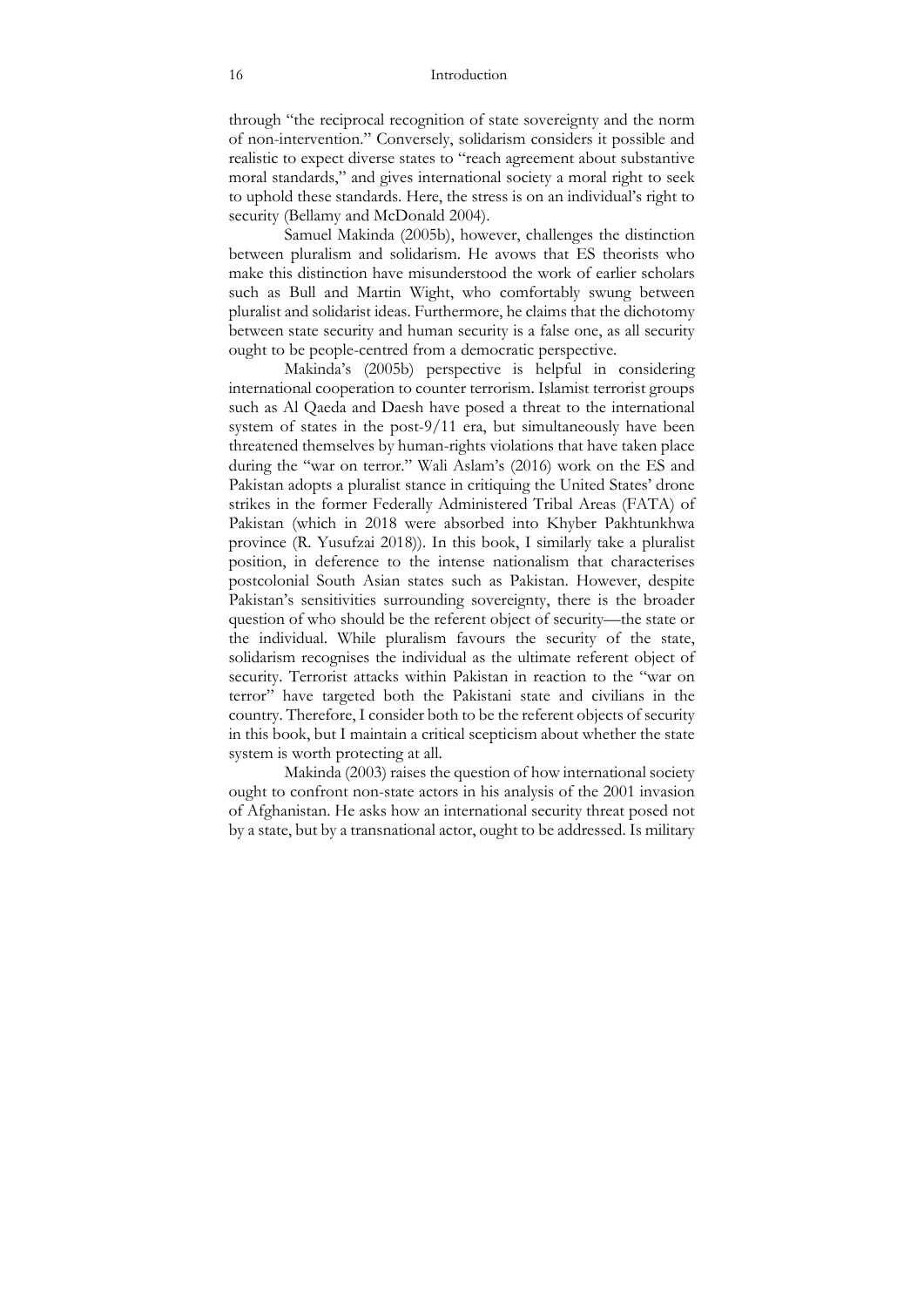### Pakistan after Trump: Great Power Responsibility in a Multi-Polar World

action against a state the best way of tackling such a risk? While it is true that Afghanistan under the Taliban was giving refuge to Al Qaeda, this can be read through the lens of Pashtunwali and the Pashtun norm of hospitality. It is unclear that the Taliban would have strongly resisted an attempt by Western states to target only Al Qaeda without toppling the Taliban regime, especially if we consider former Taliban emir Mullah Mohammad Omar's reported comment that likened bin Laden to a bone that was stuck in his throat (J. Burke 2012; Partlow 2011). Furthermore, the question of whether state-centric military operations, with massive civilian casualties, have increased radicalisation is a serious one. Military counterterrorism operations in Pakistan have displaced many people, while US drone strikes in the country have caused civilian casualties. Marina Espinoza (2018, 13) quotes a Pakistani photographer as explaining how drone strikes cause hatred towards the United States among people who have witnessed a drone attack. Espinoza (2018, 13) links anti-American sentiment to drone survivors' anger "at the injustice." Meanwhile, Stanford Law School and the NYU School of Law's *Living under Drones* document reports that Pakistani interviewees "emphasized their belief that enmity toward the US stems largely from particular US rights-violating post-9/11 policies, and could be reversed if the US changed course." The report quotes a victim of a drone strike in 2011 as asserting that "we don't have any revenge or anything else to take from America if they stop the drone attacks" (International Human Rights and Conflict Resolution Clinic at Stanford Law School and Global Justice Clinic at NYU School of Law 2012). In 2012, Pakistani ambassador to the United States Sherry Rehman told *CNN*  that drone strikes radicalised "foot soldiers, tribes and entire villages in our region" (Imtiaz 2012). Thus, there are grounds for questioning the overemphasis on military counterterrorism, and for seriously considering the potential of alternative, "soft" counterterrorism approaches.

Like Mendelsohn (2012), Makinda (2003) understands terrorism to be a threat to the norms and institutions of international society and argues that a collective response from international society is the best way to counter such a threat. He argues that "by the end of 2001, the United States was increasingly acting unilaterally, claiming that it did not want to be constrained by international norms, institutions and regimes" (Makinda 2003, 44). Makinda reasons that a consensus within international society would accord greater legitimacy to counterterrorism